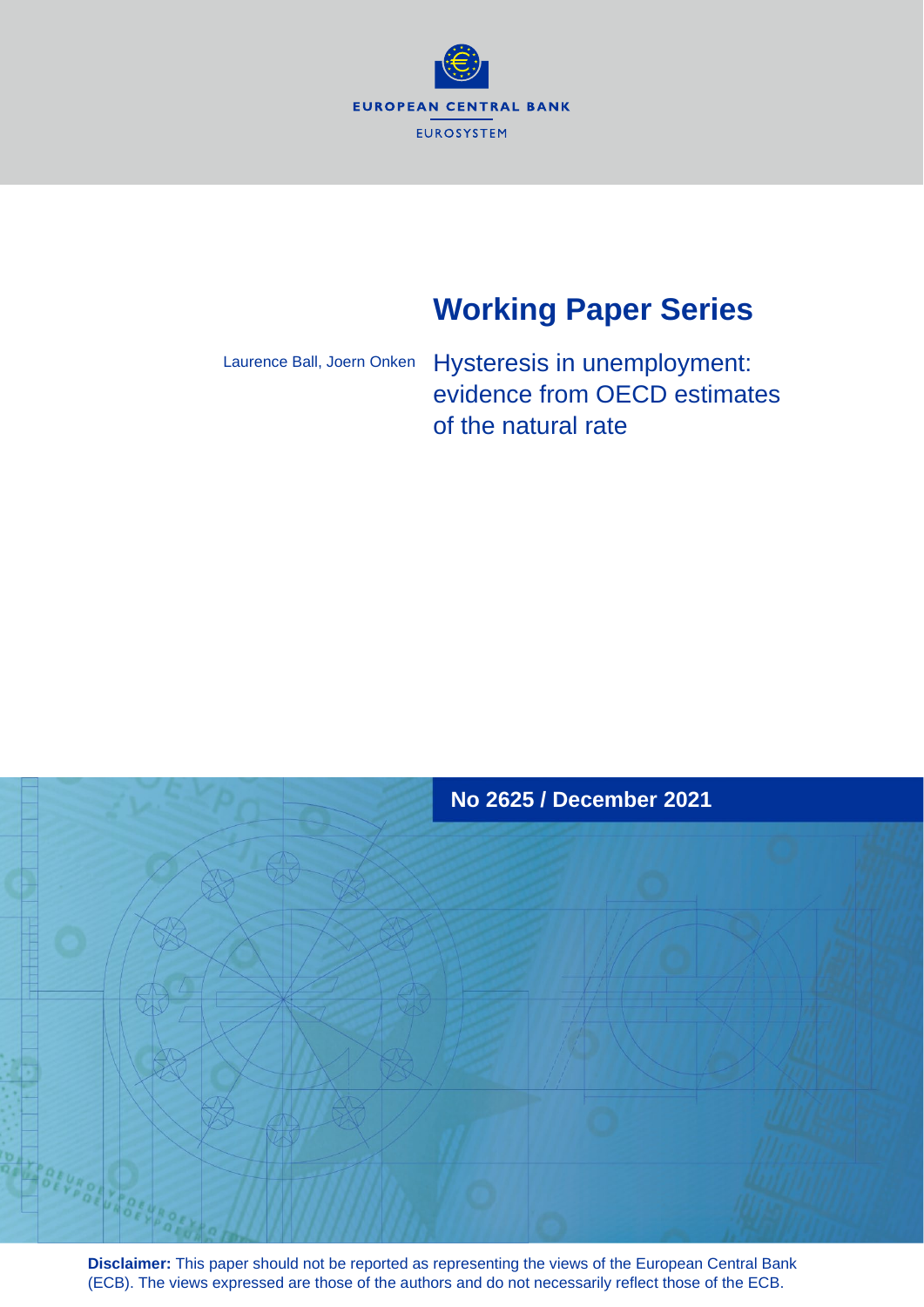# Abstract

This paper studies the dynamics of unemployment (u) and its natural rate (u\*), with u\* measured by real-time estimates for 29 countries from the OECD. We find strong evidence of hysteresis: an innovation in u causes u\* to change in the same direction, and therefore has permanent effects. For our baseline specification, a one percentage point deviation of u from u\* for one year has a long-run effect of 0.16 points on both variables. When we allow asymmetry, we find, perhaps surprisingly, that decreases in u have larger long-run effects than increases in u.

JEL Code: E24 Keywords: hysteresis, unemployment, natural rate, high-pressure economy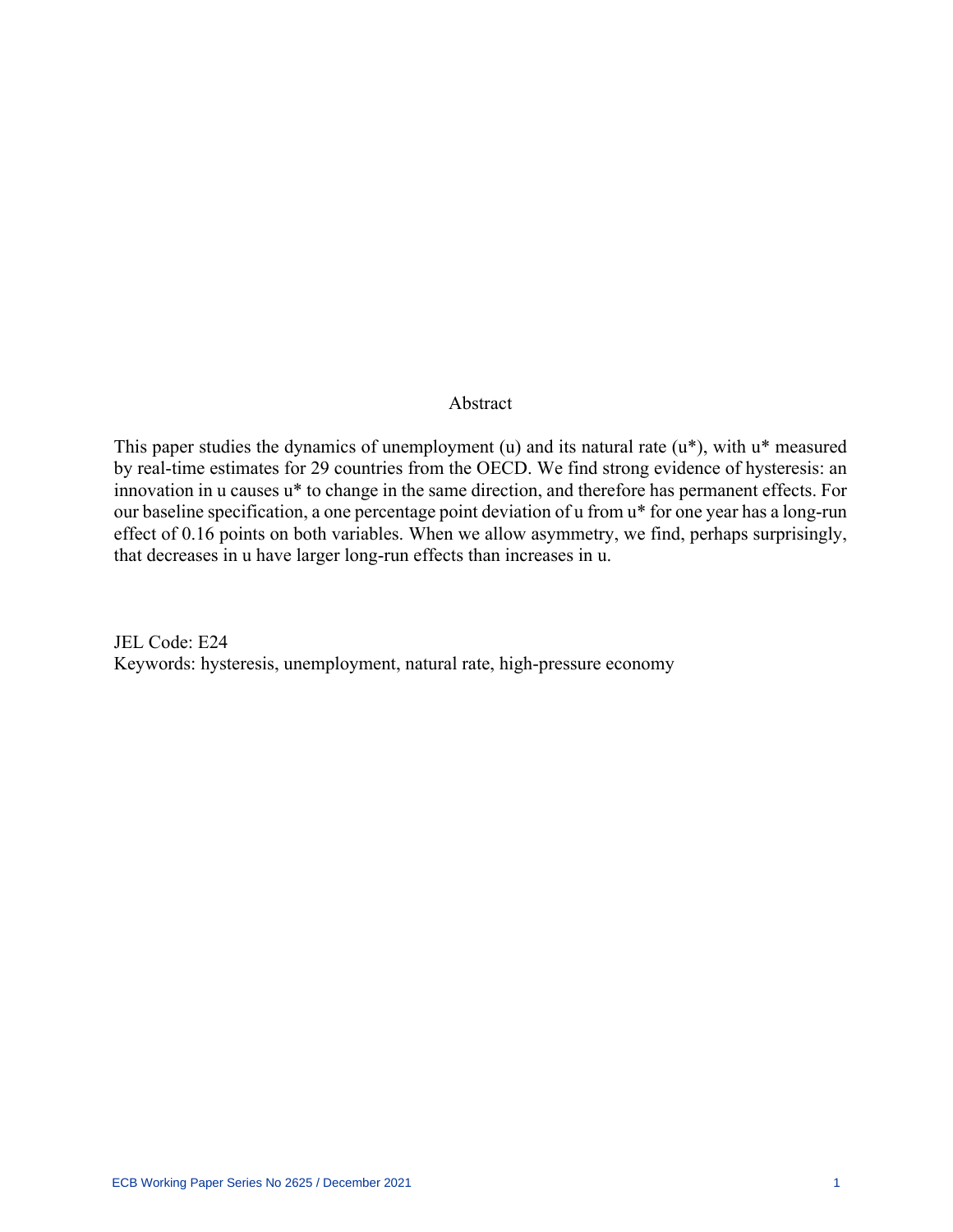#### NON-TECHNICAL SUMMARY

According to mainstream macroeconomics, the long-run level of unemployment, or natural rate, is determined by imperfections in the labor market. Monetary policy and other determinants of aggregate demand can influence the fluctuations of unemployment around the natural rate but not the natural rate itself. This theory underlies the policies of many central banks, which focus on the inflation rate because it is a variable that monetary policy controls in the long run.

Some economists, however, dissent from this mainstream view. They argue that unemployment exhibits hysteresis, a concept introduced in 1986 by Blanchard and Summers. Hysteresis means that short-run fluctuations in unemployment cause the natural rate to change, for reasons including scarring effects on unemployed workers and changes in the number of insiders in wage bargaining. These effects imply that shifts in aggregate demand have long-run effects on unemployment, which potentially has profound implications for monetary policy. For example, Gali (2020) presents a model in which hysteresis makes it optimal for a central bank to target employment rather than inflation.

This paper seeks new evidence on the existence and strength of hysteresis effects. To that end, we examine real-time estimates of the natural rate of unemployment in 29 countries published by the Organization for Economic Cooperation and Development (OECD). We look for hysteresis effects in the evolution of these natural-rate measures over the period from 2002 to 2019.

We use the OECD series to estimate a simple statistical model of unemployment (u) and its natural rate (u\*). These variables respond to shocks to u\*, which we interpret as arising from changes in labor markets, and shocks to u for a given u\*, which we interpret as arising from shifts in aggregate demand. We assume that u and u\* move together in the long run: they are cointegrated. They deviate from each other in the short run but are drawn back together by one or both of two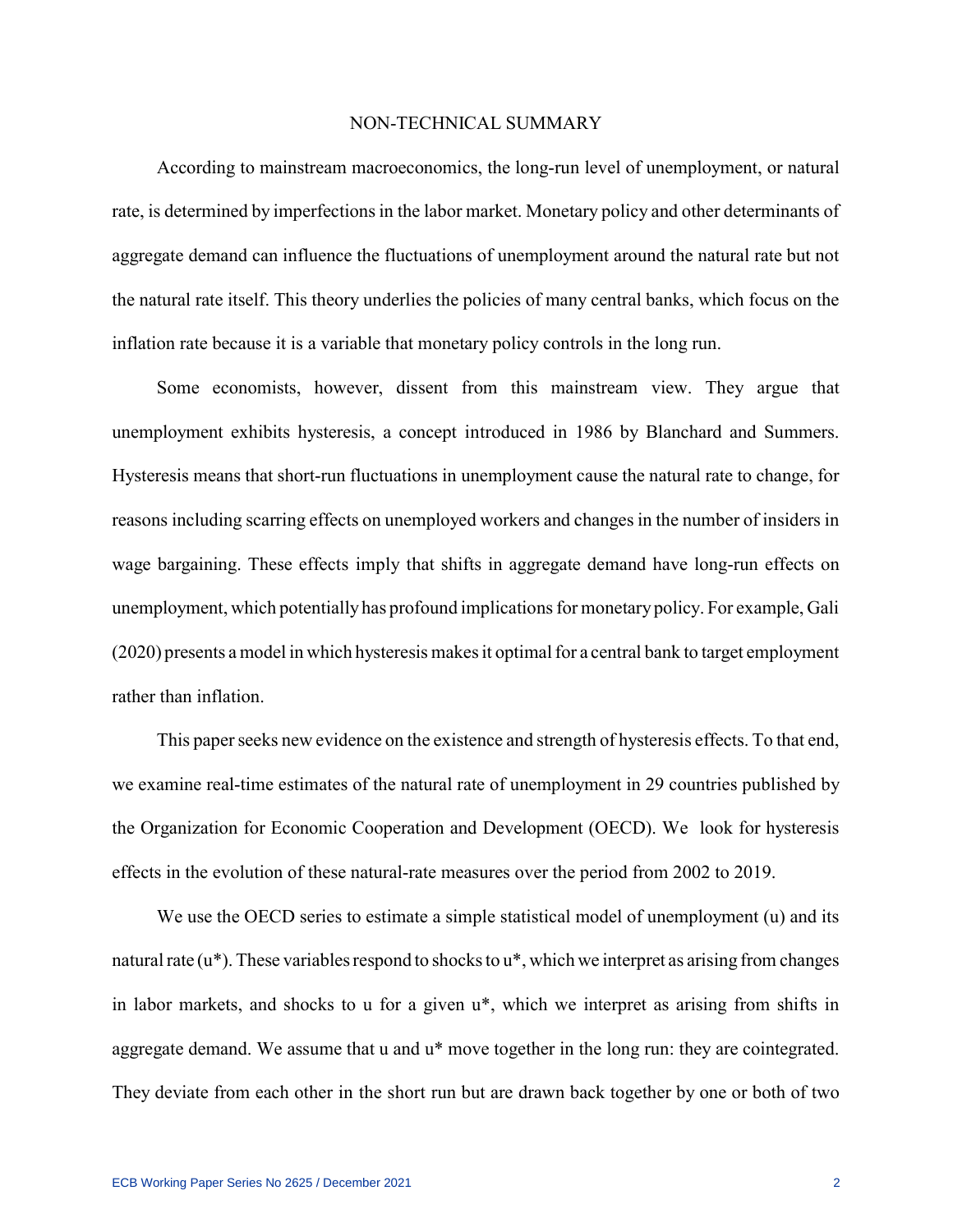effects: u is pulled toward u\*, as in mainstream models, and/or u\* is pulled toward u through hysteresis effects.

Our central finding is that shocks to u have permanent effects. After a positive shock, u rises above u\* for about eight years, and during that period u\* is pulled to a higher level. We use our estimates of these effects to calculate the "degree of hysteresis" as defined by Ball, DeLong, and Summers (2017): the ratio of the long-run change in  $u^*$  to the cumulative deviations of u from  $u^*$ . Our baseline estimate of this parameter is 0.16, which means that u\* changes by 0.16 percentage points when u deviates from u\* by one point for one year.

Our main specification assumes that positive and negative shocks to u have symmetric effects, but we also estimate a model that relaxes that assumption. With that specification, we estimate that the degree of hysteresis is larger after a decrease in unemployment than after an increase (0.29 compared to 0.13). This finding is somewhat surprising in light of the hysteresis literature, which has focused on increases in unemployment, but it is consistent with Okun's (1973) idea that a "high pressure" economy has permanent benefits.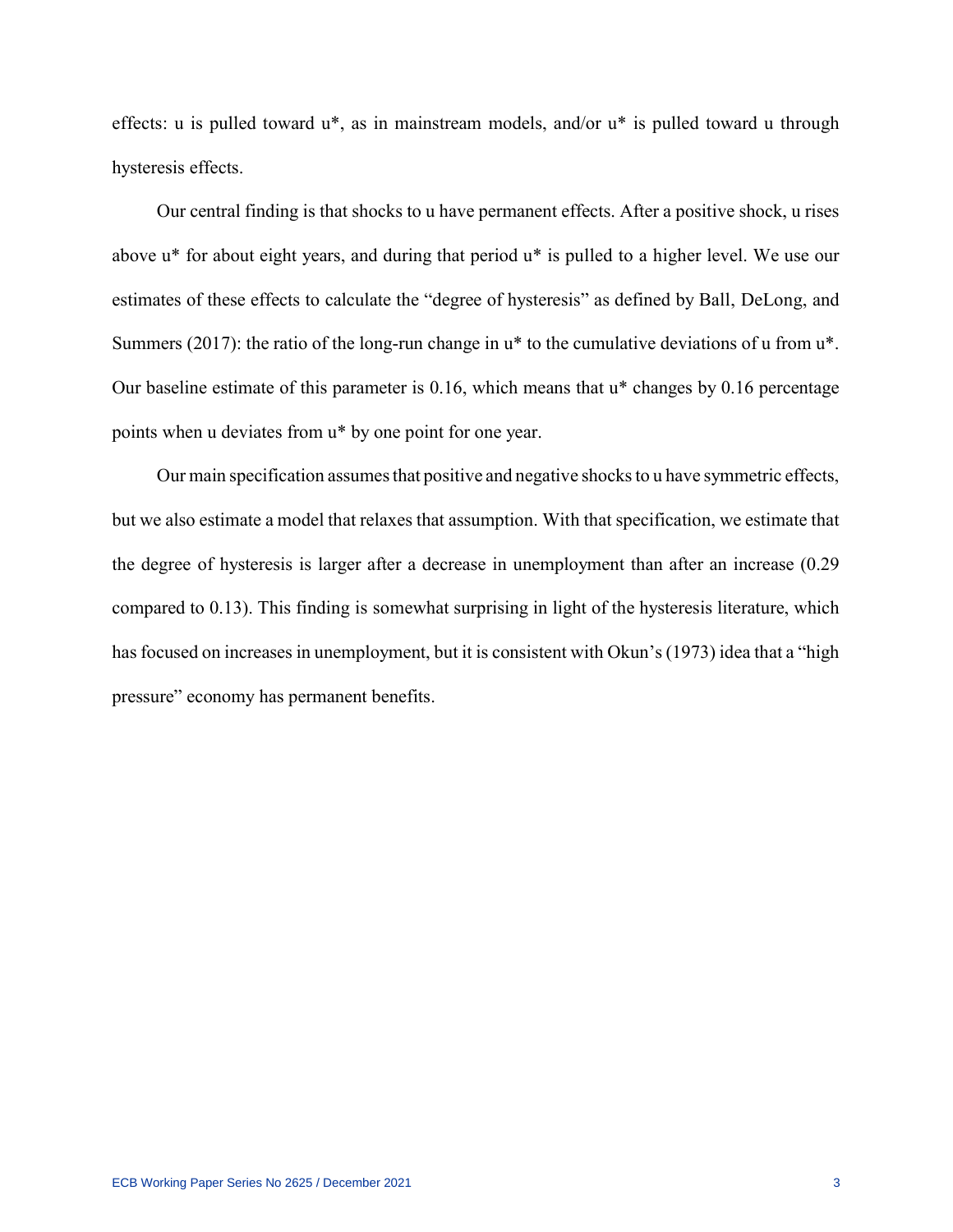## 1. INTRODUCTION

According to mainstream macroeconomics, the long-run level of unemployment, or natural rate, is determined by imperfections in the labor market. Monetary policy and other determinants of aggregate demand can influence the fluctuations of unemployment around the natural rate but not the natural rate itself. This theory underlies the policies of many central banks, which focus on the inflation rate because it is a variable that monetary policy controls in the long run.

Some economists, however, dissent from this mainstream view. They argue that unemployment exhibits hysteresis: its short-run fluctuations cause the natural rate to change, for reasons including the scarring effects of unemployment on workers and changes in the number of insiders in wage bargaining. The concept of hysteresis was introduced by Blanchard and Summers (1986) and has been promoted over the years by authors such as Ball (1999), Stockhammer and Sturn (2011), and Gali (2020). Hysteresis implies that shifts in aggregate demand have long-run effects on unemployment, which potentially has profound implications for monetary policy. Gali, for example, presents a model in which hysteresis makes it optimal for a central bank to target employment rather than inflation.<sup>1</sup>

This paper seeks new evidence on the existence and strength of hysteresis effects. To that end, we examine real-time estimates of the natural rate of unemployment in 29 countries published by the Organization for Economic Cooperation and Development (OECD). We look for hysteresis effects in the evolution of these natural-rate measures over the period from 2002 to 2019.

We use the OECD series to estimate a simple statistical model of unemployment (u) and its

<sup>&</sup>lt;sup>1</sup> Evidence supporting hysteresis is also reported by Leon-Ledesma (2002), Ball (2009), Blanchard, Cerutti and Summers (2015), and Girardi, Meloni, and Stirati (2020), among others.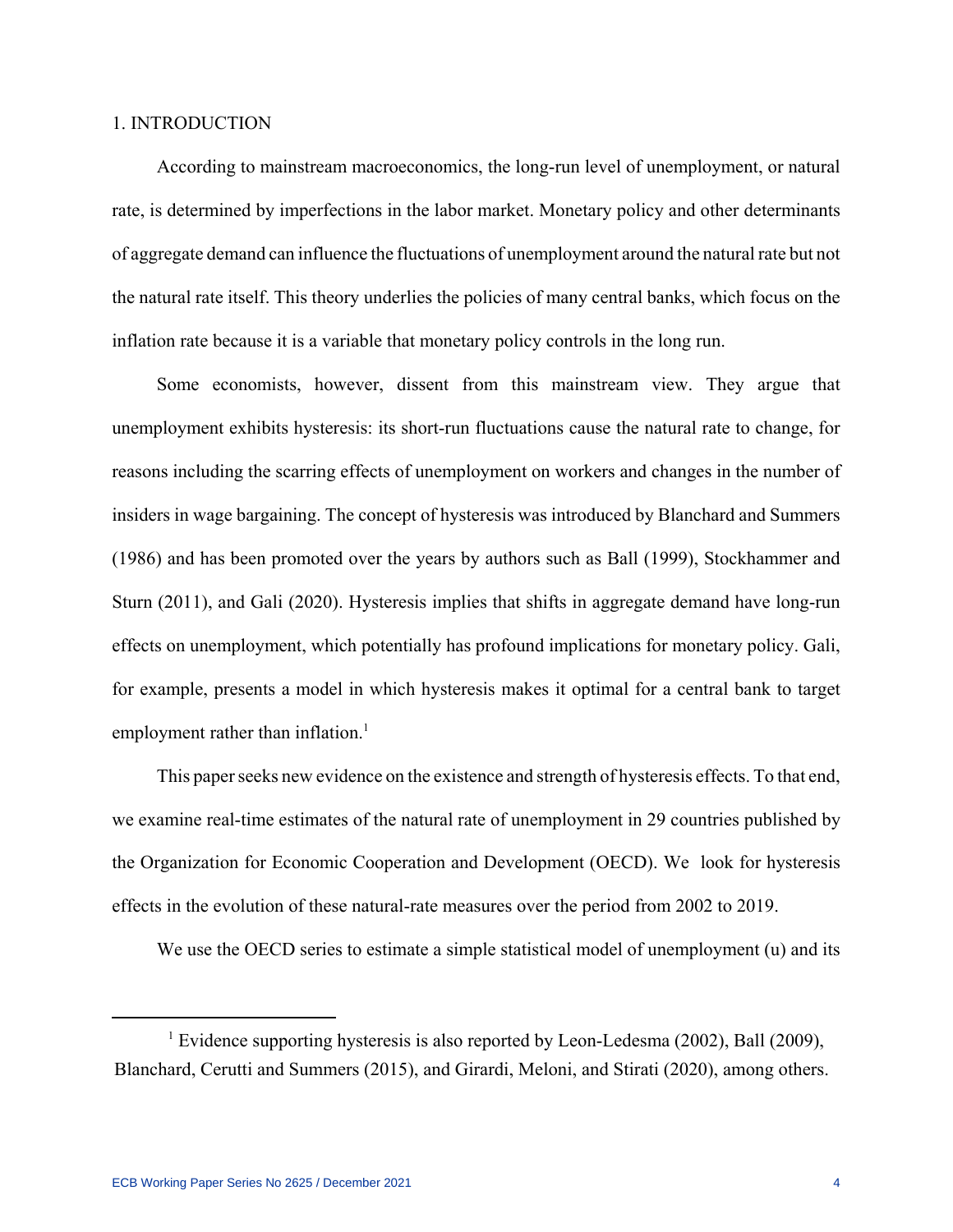natural rate (u\*). These variables respond to shocks to u\*, which we interpret as arising from changes in labor markets, and shocks to u for a given u\*, which we interpret as arising from shifts in aggregate demand. We assume that u and u\* move together in the long run: they are cointegrated. They deviate from each other in the short run but are drawn back together by one or both of two effects: u is pulled toward u\*, as in mainstream models, and/or u\* is pulled toward u through hysteresis effects.

Our central finding is that shocks to u have permanent effects. After a positive shock, u rises above u\* for about eight years, and during that period u\* is pulled to a higher level. We use our estimates of these effects to calculate the "degree of hysteresis" as defined by Ball, DeLong, and Summers (2017): the ratio of the long-run change in  $u^*$  to the cumulative deviations of u from  $u^*$ . Our baseline estimate of this parameter is 0.16, which means that u\* changes by 0.16 percentage points when u deviates from u\* by one point for one year.

Our main specification assumes that positive and negative shocks to u have symmetric effects, but we also estimate a model that relaxes that assumption. With that specification, we estimate that the degree of hysteresis is larger after a decrease in unemployment than after an increase (0.29 compared to 0.13). This finding is somewhat surprising in light of the hysteresis literature, which has focused on increases in unemployment, but it is consistent with Okun's (1973) idea that a "high pressure" economy has permanent benefits.

An important caveat to our analysis is that the natural rate of unemployment is not directly observable, and there is surely considerable measurement error in the OECD's natural rate series. We show, however, that this problem does not necessarily cause bias in our estimates of hysteresis effects. In particular, our results are robust to measurement error if the OECD's natural-rate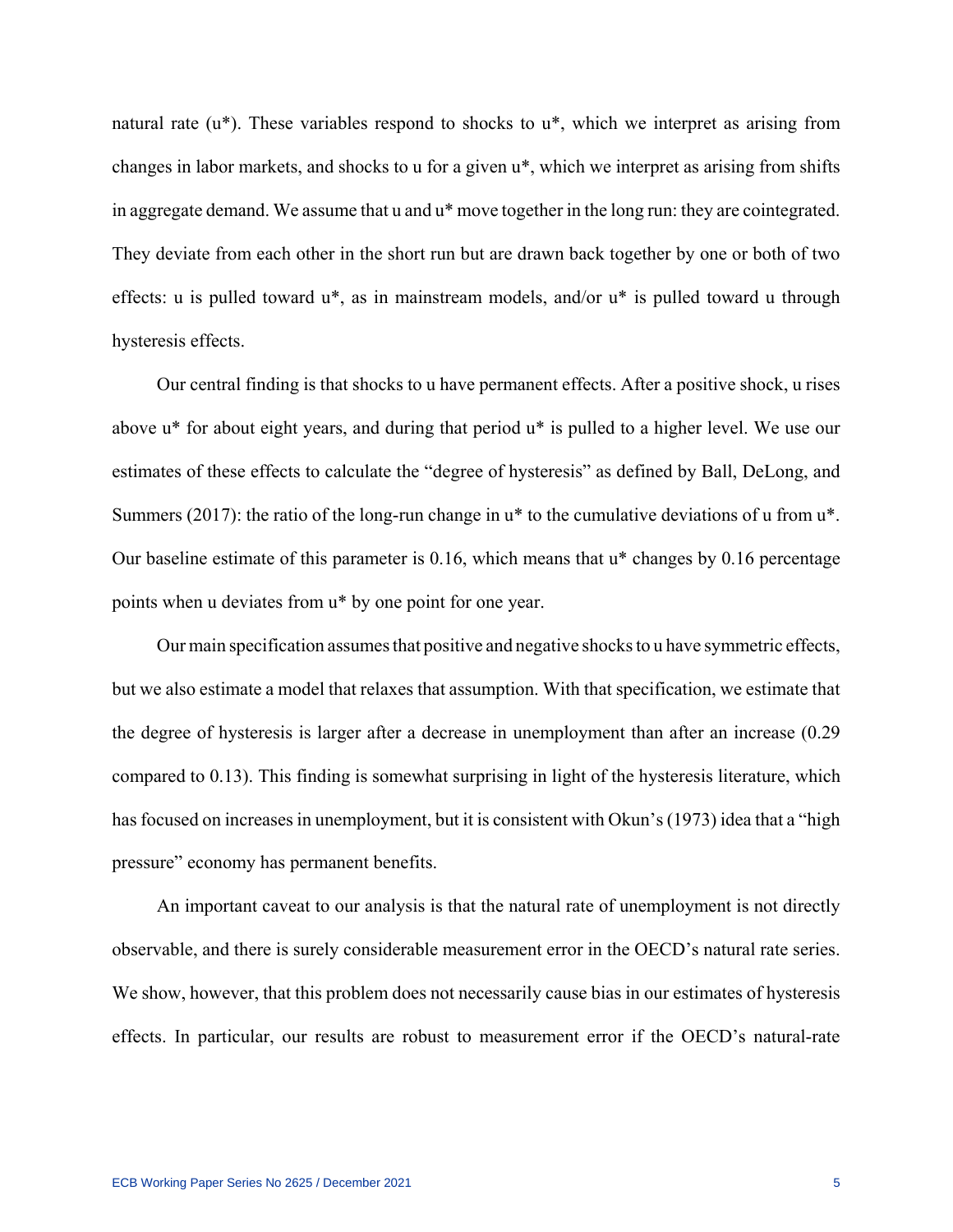estimates are optimal given all information available when the estimates are made. We cannot rule out the possibility of bias arising from some kind of systematic errors in the OECD series.

#### 2. THE DYNAMICS OF U AND U\*

Friedman (1968) introduced the concept of the natural rate of unemployment. He defined it as the level of unemployment consistent with inflation equal to expected inflation, a level that the actual unemployment rate must approach in the long run. Friedman's idea is captured by the expectations-augmented Phillips curve, a simple version of which is:

(1) 
$$
\pi_t = \pi_t^e + \alpha (u_t - u^* + v_t, \alpha < 0,
$$

where  $\pi$  and  $\pi^e$  are actual and expected inflation, u and u\* are unemployment and its natural rate, and υ captures transitory shocks to inflation arising from supply-side factors. In this theory, u\* is a time-varying intercept term in the short-run relationship between unemployment and inflation.

We seek to model the dynamic behavior of u and  $u^*$ . In many countries, these variables wander up and down in ways that suggest they are non-stationary. This impression is confirmed formally by univariate analyses of the unemployment rate, which find that this variable follows an I(I) process (e.g., Leon-Ledesma [2002] and Gali [2020]).

At the same time, there is a strong theoretical presumption that the unemployment gap u-u\* is stationary: the unemployment rate does not wander arbitrarily far from its natural rate. Most procedures for estimating u\* build in this assumption. We therefore model u and u\* as cointegrated variables. The long-run cointegrating relation is simply  $u = u^*$ .

The dynamics of cointegrated variables can be captured by an error-correction model in which changes in the variables are influenced by the lagged deviation from the cointegrating relation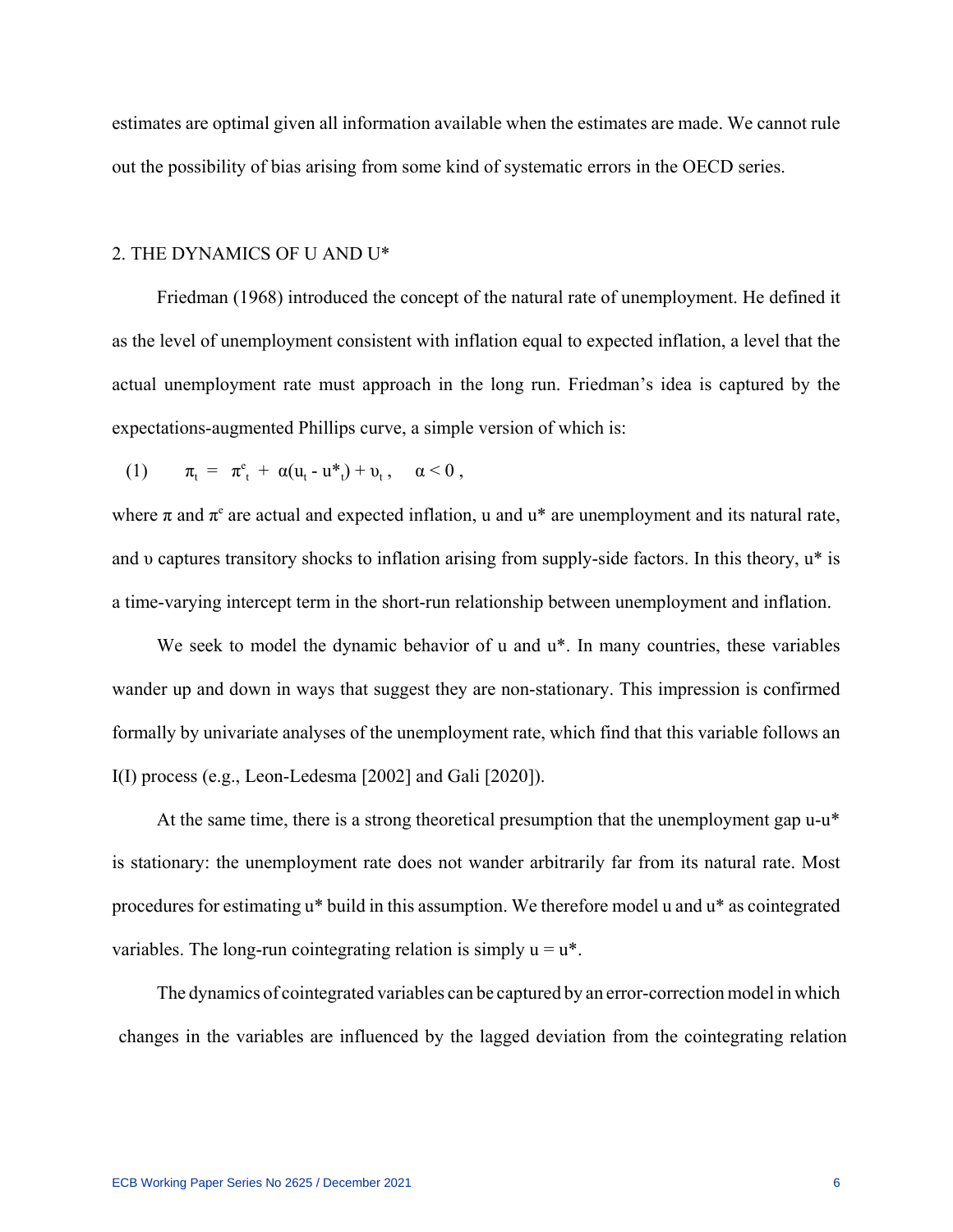(Engle and Granger, 1987). We assume specifically that  $\Delta u$  and  $\Delta u^*$ , the changes in u and  $u^*$ , are determined by:

(2) 
$$
\Delta u^*_{t} = \beta_1 (\Delta u^*)_{t-1} + \beta_2 (\Delta u)_{t-1} + \beta_3 (u_{t-1} - u^*_{t-1}) + \eta_t ;
$$

(3) 
$$
\Delta u_t = \gamma_0 (\Delta u^*)_t + \gamma_1 (\Delta u^*)_t_{t-1} + \gamma_2 (\Delta u)_{t-1} + \gamma_3 (u_{t-1} - u^*_{t-1}) + \varepsilon_t.
$$

To interpret these equations, notice first that each one includes  $u_{t-1} - u_{t-1}^*$ , the error-correction term. We presume that  $\gamma_3$  < 0 and  $\beta_3 \ge 0$ . With  $\gamma_3$  < 0, u is pulled toward u\*, an effect that arises from the economy's natural equilibrating forces and/or monetary policy that seeks to stabilize unemployment. If  $\beta_3 > 0$ , then there are also forces that pull u<sup>\*</sup> toward u: there is hysteresis.

Our model allows  $\Delta u_{t}^{*}$  to affect  $\Delta u_{t}$ : a change in the natural rate can affect actual unemployment contemporaneously. To obtain a recursive structure that identifies our equations, we do *not* allow Δu<sub>t</sub> to affect Δu<sup>\*</sup><sub>t</sub>: each period's natural rate is determined before the current innovation in actual unemployment. An Appendix to this paper shows that our main results are robust to relaxing this assumption. In that analysis, we partially identify our model through sign restrictions and find that the degree of hysteresis estimated for our baseline specification is a lower bound on the range of estimates consistent with the restrictions.

As is standard in error-correction models, we include lags of  $\Delta u$  and  $\Delta u^*$  in our equations to capture short-run dynamics. For our annual data, the first lags of Δu and Δu\* appear sufficient: longer lags are never significant.

We interpret the shock  $\eta_t$  in the  $\Delta u^*$  equation as arising from changes in supply-side variables such as demographics, productivity, and labor market frictions. The shock  $\varepsilon_t$  in the  $\Delta u$  equation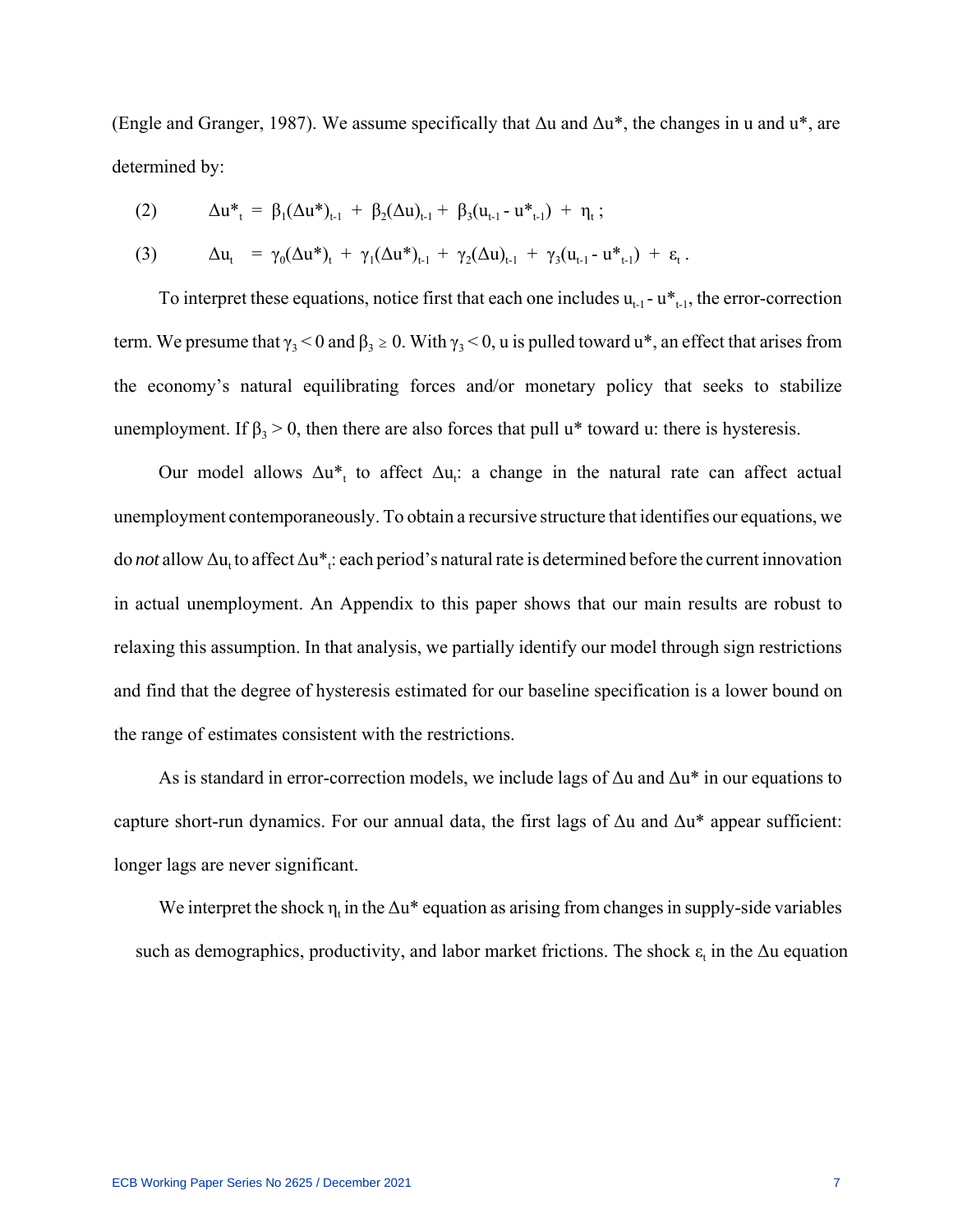arises from shifts in monetary policy and other determinants of aggregate demand.<sup>2</sup>

## 3. OECD ESTIMATES OF THE NATURAL RATE

Various academics and official agencies have developed techniques for estimating the natural rate of unemployment. In most of this work, the basic approach is to define the natural rate as an unobserved term in the Phillips curve and estimate its path along with the Phillips curve parameters. The Phillips curve is typically a more complex version of equation (1) that includes measures of expected inflation, lags of unemployment and inflation, and supply shocks such as changes in oil prices. The Kalman filter is used to disentangle movements in  $u^*$  from transitory shocks to inflation.<sup>3</sup>

This study uses natural rate estimates from the OECD because they are published for a large number of countries. Most of our analysis is based on real-time data. Specifically, for each year we use estimates of current natural rates (also called "structural unemployment rates") that appear in the year's second issue of the OECD *Economic Outlook*, which is usually published in November. All of the estimates are produced with the same basic Kalman filter approach, but some details of the methodology change over our sample period (such as the modeling of inflation expectations). We interpret each year's estimates as the OECD's best effort to measure natural rates given the available data and current views about the Phillips curve.<sup>4</sup>

<sup>&</sup>lt;sup>2</sup> The  $\Delta u$  and  $\Delta u^*$  equations do not include constant terms, which means we do not allow a deterministic trend in the unemployment rate. If constants are added, they are insignificant.

<sup>&</sup>lt;sup>3</sup> Early papers using this approach include Staiger, Stock and Watson (1997) and Gordon (1997). Official sources of natural rate estimates include the European Community and the U.S. Congressional Budget Office.

<sup>&</sup>lt;sup>4</sup> The OECD's evolving methodology is described in Turner et al. (2001), Gianella et al. (2008), Guichard and Rusticelli (2011), and Rusticelli et al. (2015). The last of these papers describes the change in the modeling of inflation expectations, from backward-looking to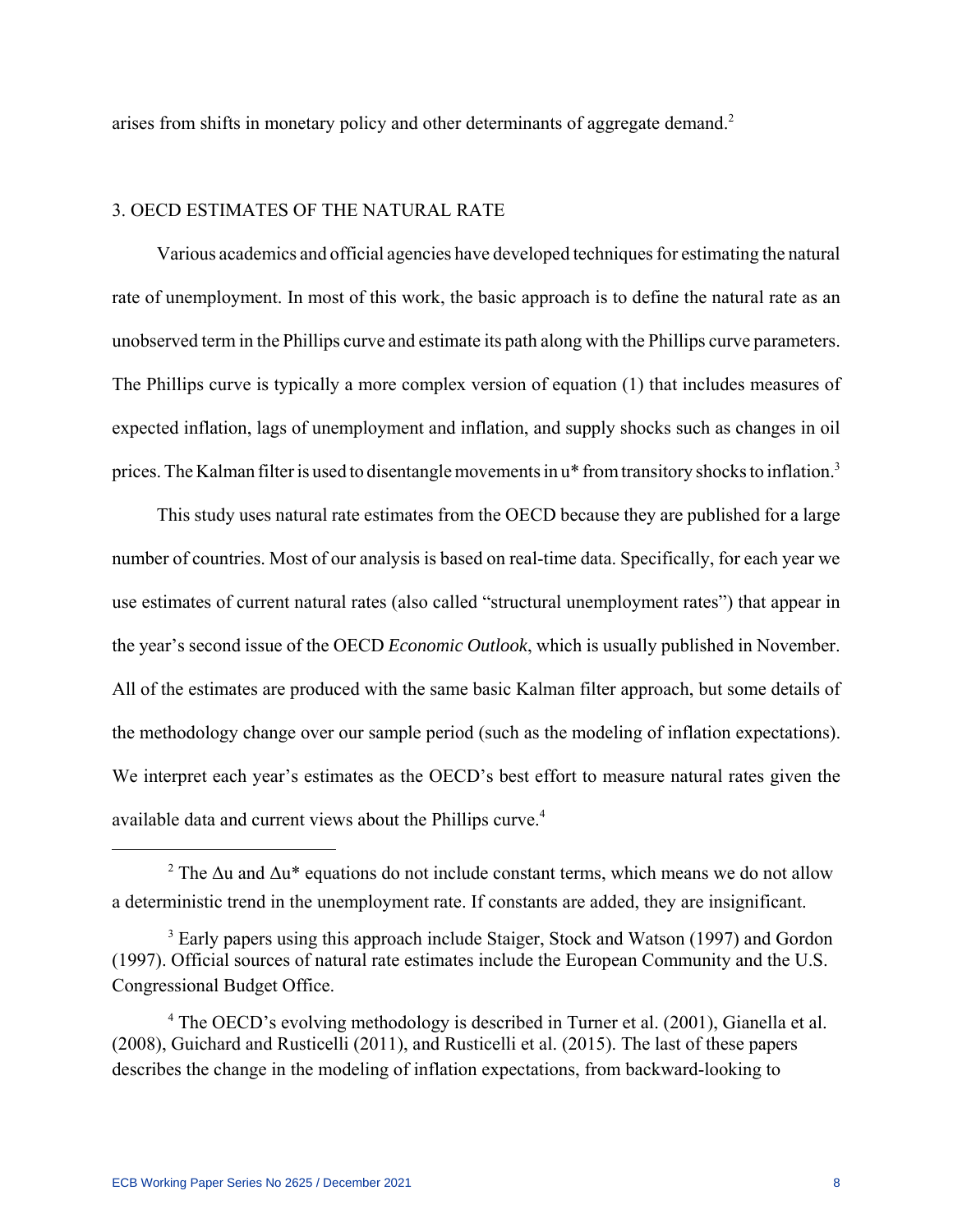We also measure the actual unemployment rate u with real-time data from the second issue of the *Economic Outlook*. When we analyze the effects of measurement error, it will be important that the measures of u and u\* in a given year are produced at the same time.

Our data cover 29 countries over the period 2001-2019 (with later start dates for recent joiners of the OECD). The total number of country-year observations is 494. When we estimate our error correction model, the sample starts in 2003 because we need two lags of u and u\* to construct the lags of  $\Delta u$  and  $\Delta u^*$ .<sup>5</sup>

Figure 1 shows the series for u and u\* in four countries. In three of them–Spain, Ireland, and the US–unemployment rose sharply after the 2008 financial crisis and fell later in the sample. The natural rate also rose and then fell, although the size and timing of the u\* movements varied. In the last country, Germany, both u and u\* fell fairly steadily. Overall the graphs give the impression that u and u\* movements are related in some way.

# 4. BASELINE ESTIMATES

Here we present baseline estimates of our model, equations (2) and (3). We make two strong assumptions:

• We assume that the OECD's real-time estimates of u and  $u^*$  are the true values of these variables. That is, we ignore the measurement error that surely exists in our data.

anchored expectations.

<sup>&</sup>lt;sup>5</sup> The countries in our sample are Australia, Austria, Belgium, Canada, Czech Republic, Denmark, Estonia, Finland, France, Germany, Greece, Iceland, Ireland, Israel, Italy, Japan, Korea, Luxembourg, Netherlands, New Zealand, Norway, Portugal, Slovak Republic, Slovenia, Spain, Sweden, Switzerland, United Kingdom, and United States.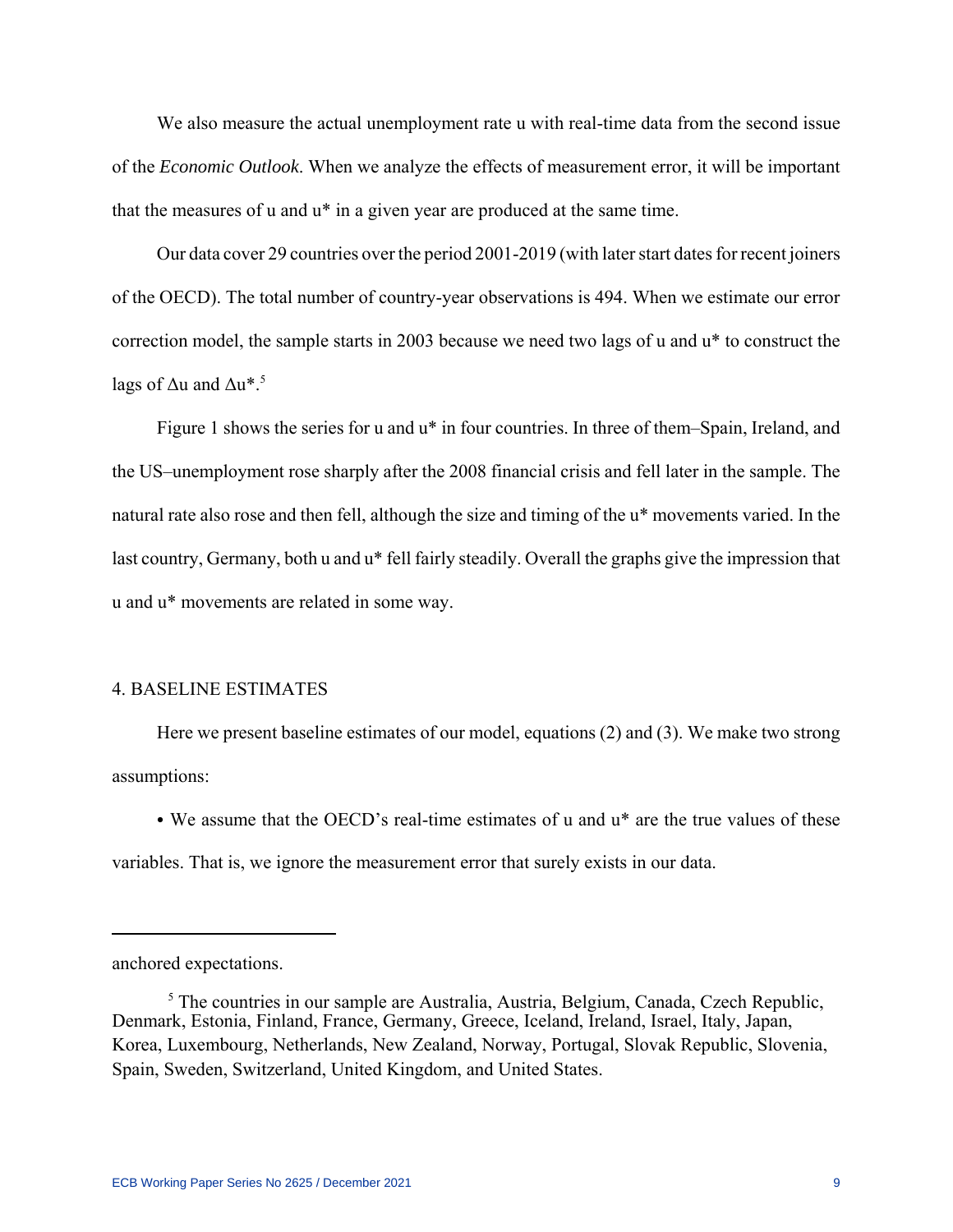• We assume that the coefficients in the equations are the same for all countries, ignoring possible heterogeneity in hysteresis effects. This allows us to estimate the equations with a single pooled sample.

We relax these assumptions in later parts of the paper.

While we assume common coefficients, we allow the variances of the errors ε and η to differ across countries (which is strongly suggested by the data). We also allow the errors in a given year to be correlated across countries. We estimate (2) and (3) by two-step generalized least squares (that is, the parameters of the error covariance matrices are estimated from OLS residuals).<sup>6</sup>

Table 1 presents the coefficient estimates. There is strong evidence that movements in actual unemployment affect the natural rate: in the equation for  $\Delta u^*$ , the coefficients on lagged (u-u\*) and on lagged  $\Delta u$  are both positive and highly significant. In the  $\Delta u$  equation, there is a significantly negative coefficient on lagged (u-u\*), confirming that u is pulled toward u\* as well as vice versa. Δu also depends positively on its own lag, meaning that unemployment movements exhibit momentum.

Figure 2 presents impulse response functions. We use our estimated equations to derive the responses of  $\Delta u$  and  $\Delta u^*$  to shocks, and then cumulate to derive the responses of the levels of u and

<sup>&</sup>lt;sup>6</sup> For each equation, we estimate the variance of a country's errors with the OLS residuals for the country. We assume that the correlation of errors across countries is the same for every country pair and estimate it by averaging the correlations of OLS residuals for the (29)(28) pairs in our sample. The correlation is 0.174 for equation (2) and 0.307 for equation (3). These correlations and the country-specific variances determine the variance-covariance matrices of the errors in (2) and (3), which we use for GLS.

We have also tried a specification that allows the correlation of errors across two countries to vary depending on which of three groups each country belongs to: the euro area, Europe outside the euro area, and outside Europe. This change has little effect on our results. Our qualitative results are also similar if we simply estimate (2) and (3) by OLS.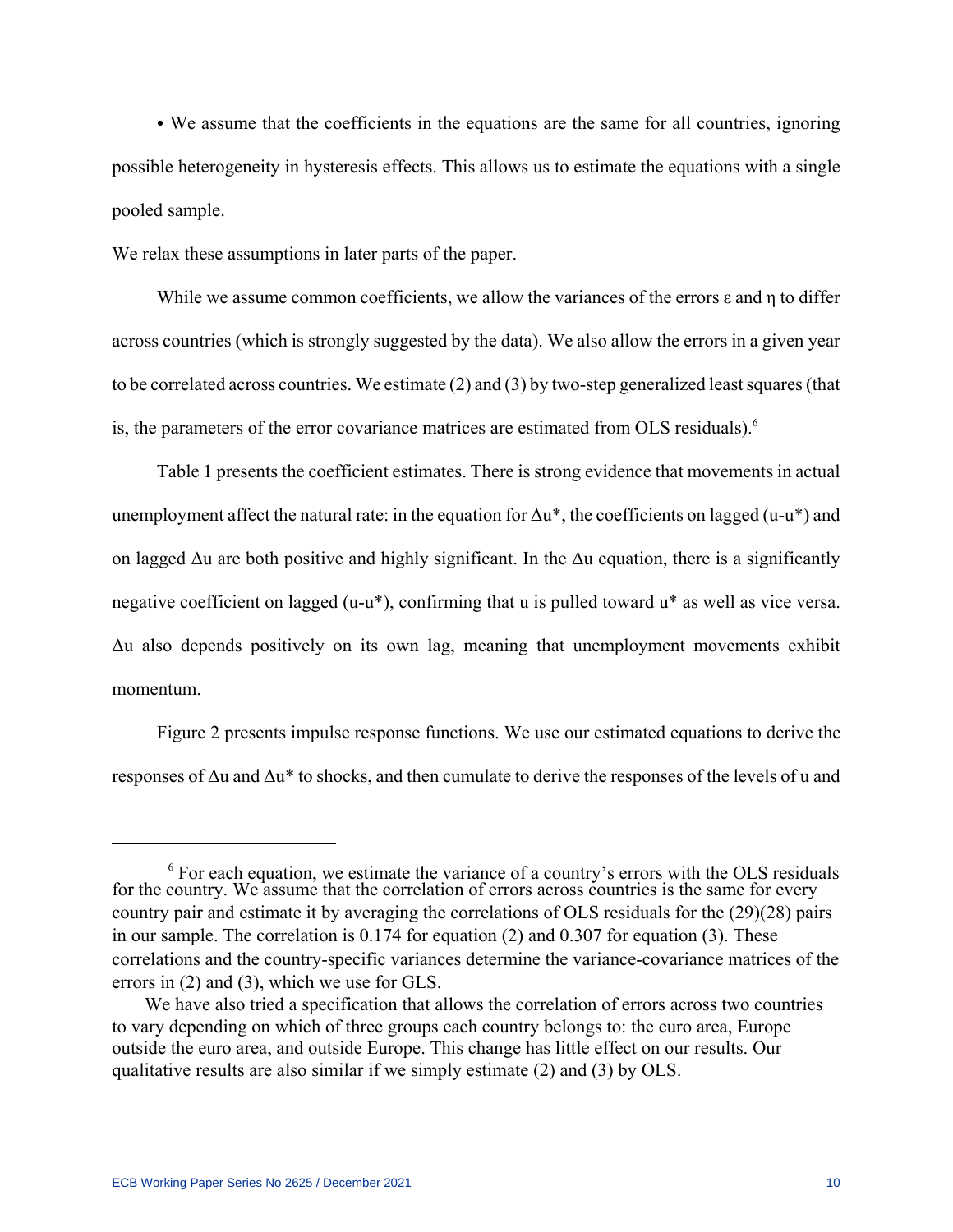u<sup>\*</sup>. The Figure also shows 95% confidence intervals computed with Monte Carlo methods.<sup>7</sup>

To show the nature of hysteresis, Figure 3 compares the responses of u and u\* to an innovation in u, which again we interpret as a demand shock. After a shock that raises u by one percentage point, u continues to rise for two more years (reflecting the momentum in  $\Delta u$ ) and then starts to decline slowly. During this process, the high levels of u pull u\* up. The paths of u and u\* converge after about eight years and both variables end up three quarters of a point above their initial level.

How strong are the effects of u on u\*? Following Ball, DeLong, and Summers (2017), we define the "degree of hysteresis" h as the ratio

h =  $\lceil \ln p \rceil$  effect of u shock on  $u^*$  /  $\lceil \ln p \rceil$  (cumulative deviations of u from  $u^*$ )

The denominator of h is the total amount of cyclical unemployment caused by a shock, and the numerator is the long-run effect of this cyclical unemployment. The ratio h is the long-run effect of a one percentage point deviation of u from u\* for one year.

For the impulse response functions in Figure 3, the numerator of h is 0.73 and the denominator is 4.65, which imply  $h = 0.16$ . This value of h means, for example, that if u exceeds  $u^*$  by two percentage points for three years,  $u^*$  rises by about one percentage point (0.16 x 2 x 3 = 0.96). A 95% confidence interval for h based on Monte Carlo simulations is [0.12, 0.19].8

<sup>&</sup>lt;sup>7</sup> Our Monte Carlo method follows Romer and Romer (2004). For each of our equations, we take 10,000 draws of the coefficients from a multivariate normal distribution with mean and covariance matrix given by our GLS point estimates and their covariance matrix. We compute impulse response functions for each of the 10,000 draws. For each point in an impulse response function, our 95% confidence interval extends from the  $251<sup>st</sup>$  smallest value to the 9750<sup>th</sup> smallest value.

<sup>&</sup>lt;sup>8</sup> We compute h for each of the 10,000 simulations described in footnote 7. The 95% confidence interval for h extends from the  $251<sup>st</sup>$  smallest value to the  $9750<sup>th</sup>$  smallest.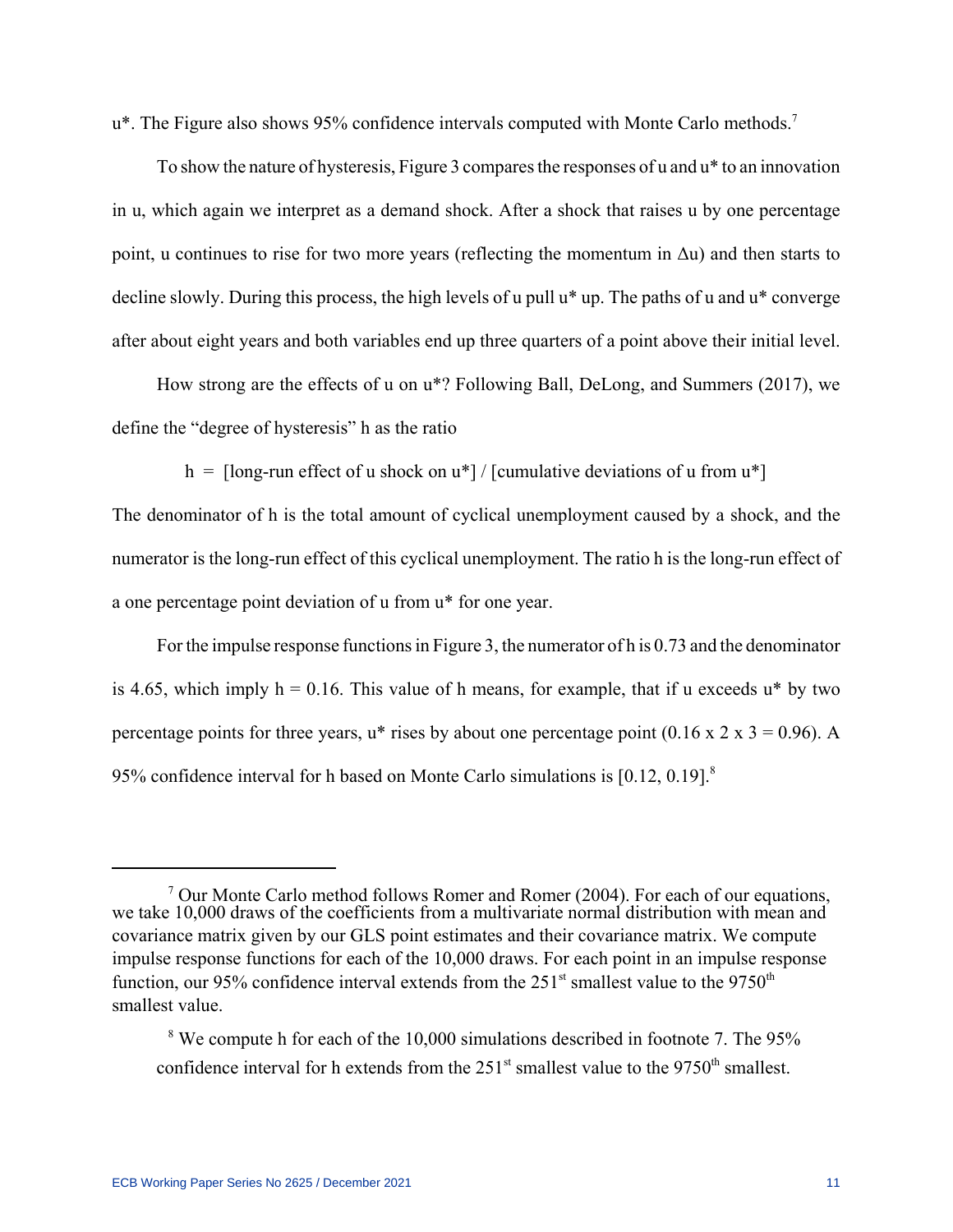#### 5. CROSS-COUNTRY DIFFERENCES IN HYSTERESIS

So far we have assumed that the dynamics of u and u\* are the same in all countries. In reality, hysteresis effects may vary because of differences in national labor markets. Many economists have suggested, for example, that hysteresis is stronger in European countries than in the United States because of European institutions such as strong labor unions and generous unemployment insurance.

Here, we allow country-specific coefficients in equations (2) and (3) by interacting each rightside variable with a full set of country dummies. We estimate the resulting equations by two-step GLS, assuming the same covariance structure of the error terms as in our baseline analysis. (This approach is more efficient than country-by-country OLS because of the correlation of errors across countries.)

To study heterogeneity in hysteresis, we first test the hypothesis that the three coefficients in the Δu\* equation are the same for all countries (which implies 84 restrictions on 87 country-specific coefficients). This hypothesis is strongly rejected (the Wald statistic is 152, which has a p-value below 0.001). We also test and reject the hypothesis of equal coefficients for all countries in the  $\Delta u$ equation (112 restrictions on 116 coefficients; Wald statistic = 149 and  $p = 0.02$ ). We conclude, therefore, that our baseline model with equal coefficients is misspecified.

The natural next step is to ask which countries have the strongest hysteresis effects and why. Unfortunately, most of our estimates of country-specific coefficients are quite imprecise, reflecting the fact that we have 17 or fewer observations per country. The imprecise coefficient estimates lead to imprecise estimates of impulse response functions and wide confidence intervals for the degree of hysteresis. 95% confidence intervals for h include zero for 14 of the 29 countries in the sample. In sum, we do not have enough data to reliably measure the cross-country differences in hysteresis.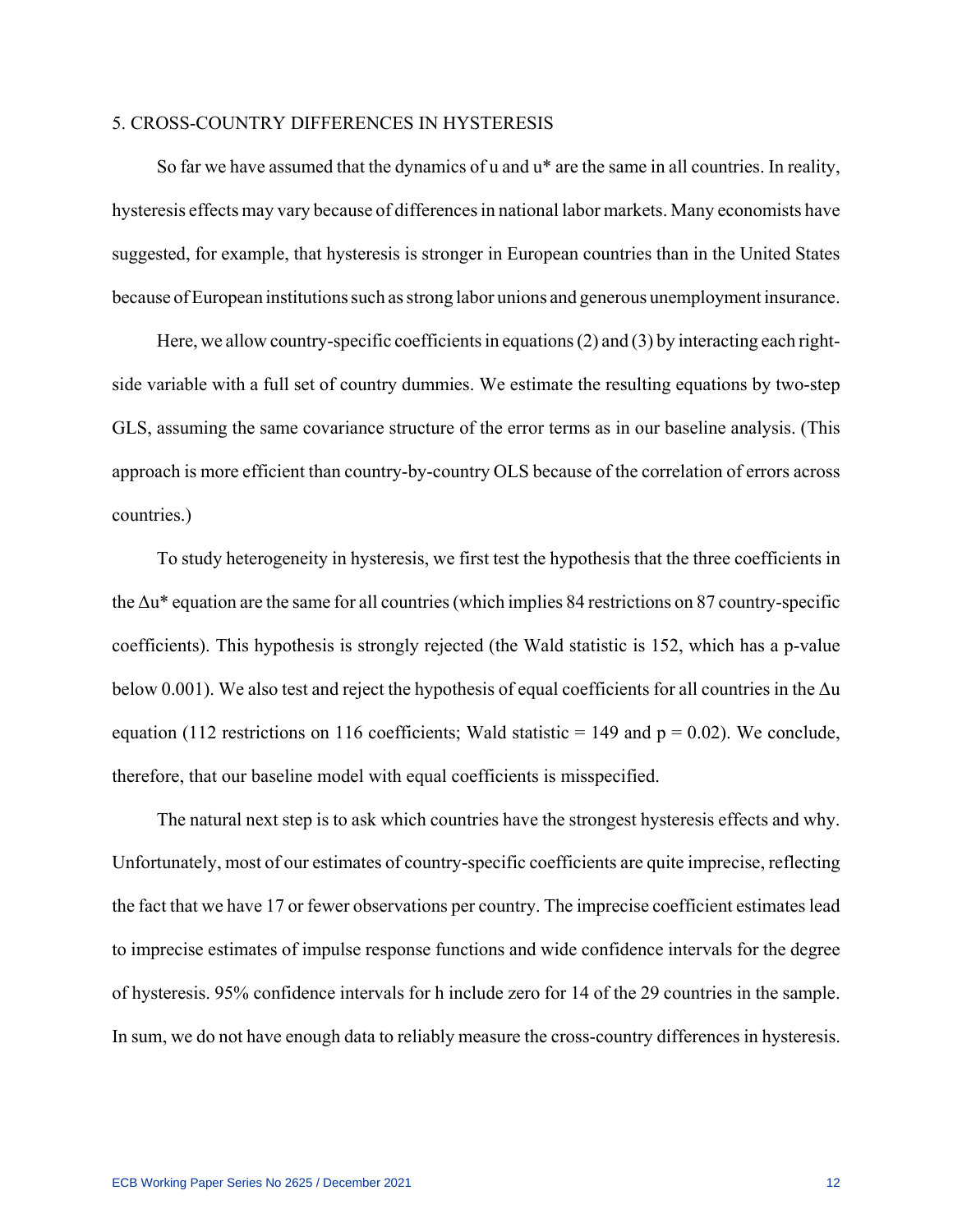We can, however, derive precise estimates of the *averages* of coefficients across the 29 countries. These average coefficients, which we interpret as the coefficients for a typical country in our sample, are reported in Table 2. The average coefficients are similar to the coefficients in our baseline specification with homogeneity across countries. The average effect of lagged (u-u\*) on Δu\* is highly significant, which provides strong evidence of hysteresis without the dubious restriction of equal coefficients.

The impulse response functions implied by the average coefficients (not shown here) are similar to those in our baseline specification. The degree of hysteresis is 0.21, a bit higher than our baseline estimate of 0.16, with a 95% confidence interval of  $[0.16, 0.25]$ <sup>9</sup>

As a final exercise, we estimate average coefficients separately for the 15 countries that belonged to the European Union in 2003 and the 14 countries that did not. The two sets of estimates are quite similar, and we cannot reject the hypothesis that all the average coefficients are the same for the two groups (p=0.18 for the  $\Delta u^*$  equation and p=0.30 for the  $\Delta u$  equation). The degree of hysteresis is 0.20 for the EU countries (95% confidence interval of [0.15, 0.25]) and 0.22 for the non-EU countries ([0.14, 0.29]). Thus our data do *not* suggest that hysteresis effects are stronger in Europe than elsewhere.

#### 6. ASYMMETRY IN HYSTERESIS?

Our linear model imposes the restriction that increases and decreases in unemployment have symmetric effects on the natural rate. It is not obvious whether this restriction is reasonable. Most

<sup>&</sup>lt;sup>9</sup> This confidence interval is derived using the covariance matrix of the average coefficients, which is determined by the covariance matrix of the country-specific coefficients, and the simulation method described in notes 7 and 8.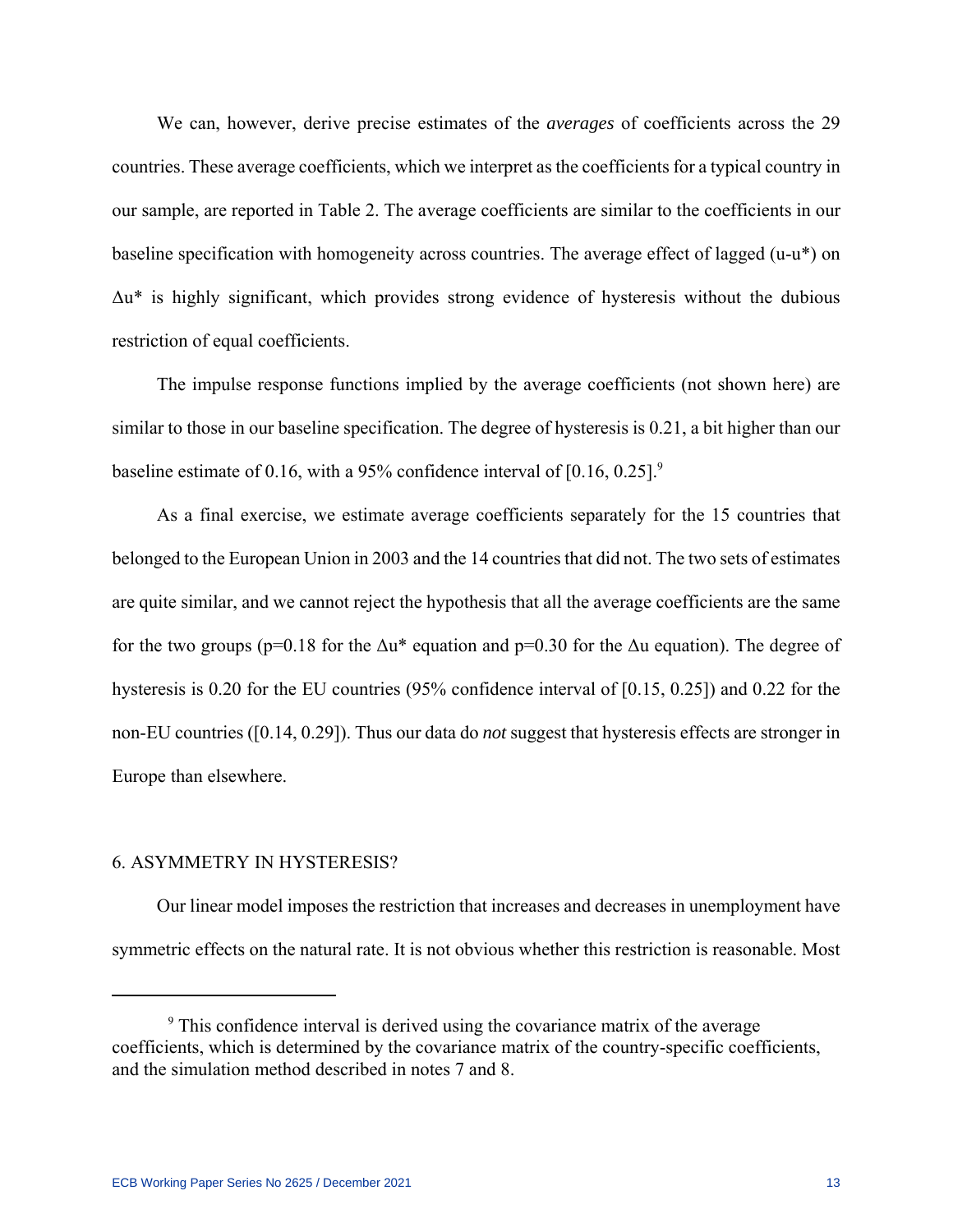research on hysteresis has focused on the adverse effects of increases in u. Some work reports that decreases in u reduce u\* (e.g., Girardi et al., 2020), but the strength of these "reverse hysteresis" effects is unclear.

To explore this issue, we allow the behavior of u\* in our statistical model to be asymmetric. We do so by interacting each right-side variable in the  $\Delta u^*$  equation, (2), with dummies for positive and negative values of the variable. For simplicity, we continue to assume that the  $\Delta u$  equation, (3), is symmetric (a restriction that we cannot reject). We also return to our baseline assumption that the coefficients in (1) and (2) are the same for all countries.

Table 3 reports estimates of the expanded model, and Figure 4 shows the impulse response functions for shocks to  $\Delta u$ . We derive separate responses for positive and negative shocks, which reflect the different effects of positive and negative terms in the  $\Delta u^*$  equation.

Qualitatively, the effects of both positive and negative shocks are similar to those in the baseline specification with symmetry. A positive shock to Δu causes a persistent increase in u, and u\* is pulled up over time. The response to a negative shock is the mirror image: u falls persistently and u\* is pulled down. In both cases the long-run effect on u\* is highly significant, indicating hysteresis in both directions.

Perhaps surprisingly, the magnitude of these effects is larger for negative shocks. The long-run effect on  $u^*$  of a one-percentage-point shock to  $\Delta u$  is 0.59 points for a positive shock and -1.35 points for a negative shock. The degree of hysteresis is 0.13 for a positive shock (95% confidence interval of [0.08, 0.17]) and 0.29 for a negative shock (confidence interval of [0.20, 0.39]). These results reflect the fact that the error correction term in the  $\Delta u^*$  equation, which captures the pull of u on u\*, has a larger coefficient when the term is negative.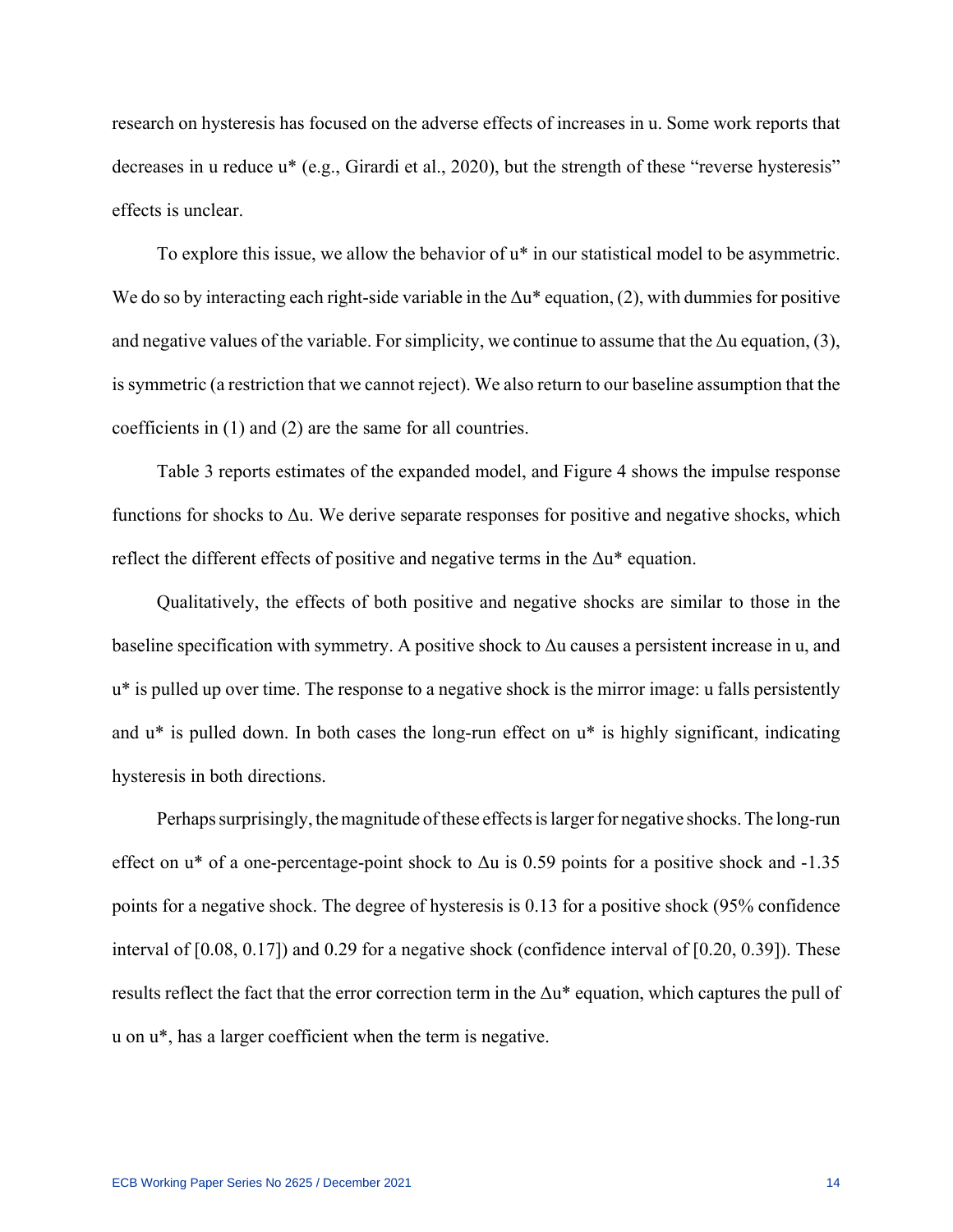It is plausible that hysteresis effects work in both directions. For example, just as high unemployment can erode workers' skills and attachment to the labor force, low unemployment can pull marginally attached workers into the labor force and help them build up their skills (Okun, 1973). That said, it is not obvious why hysteresis effects should be larger for unemployment decreases than for increases. Future research should explore the robustness of this result and seek explanations.

## 7. THE EFFECTS OF MEASUREMENT ERROR

The true natural rate u<sup>\*</sup> is unobservable, and it is well known that estimates of u<sup>\*</sup> contain considerable measurement error (e.g., Staiger, Stock, and Watson, 1997). It is natural to wonder whether measurement error in the OECD's u\* estimates could cause some kind of bias in our estimates of hysteresis effects.

 Here, we analyze the effects of measurement error under the assumption that the OECD's estimates of u\* are optimal in the sense of Hyslop and Imbens (2001): the estimates minimize the expected squared deviations from the true u\*s, given available information. In this case, our baseline analysis may produce biased estimates of hysteresis, but bias is eliminated by a modest modification of our approach. Our modified procedure uses OECD estimates of the natural rate one year in the past and one year in the future as well as the current natural rate. The results confirm our central finding that hysteresis effects are substantial.

The assumption of optimal u\* estimates is arguably a reasonable one in light of the resources and expertise that the OECD devotes to estimating the natural rate. But we cannot rule out the possibility that some systematic deviation from optimal estimation produces a spurious finding of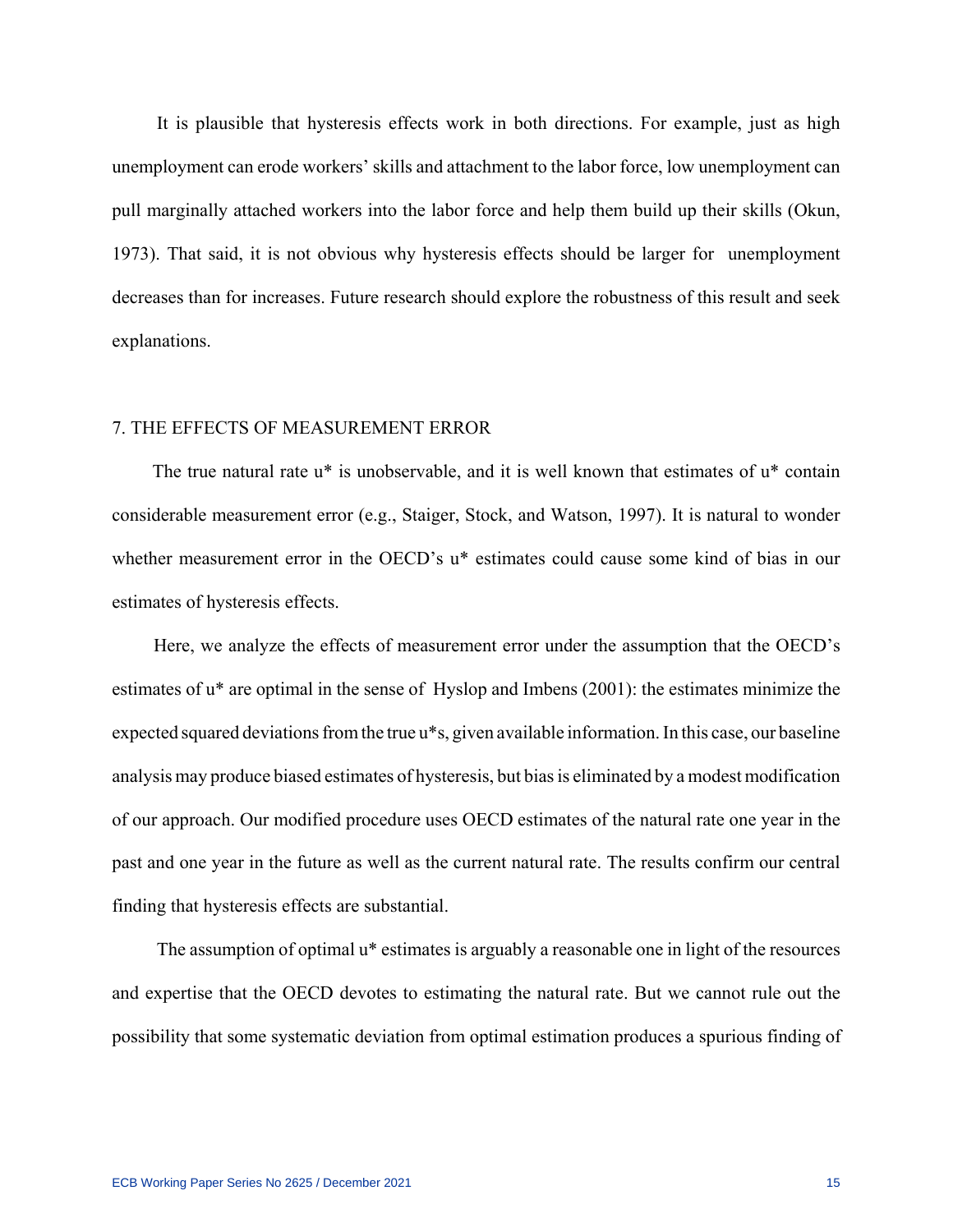hysteresis. Future research could explore possible shortcomings of the OECD's methods for estimating u\*.

#### *Analysis of Possible Biases*

The assumption of optimal u\* estimates has a simple but powerful implication: the measurement error in an estimate is uncorrelated with any variable observed when the estimate is made, including the estimate itself. If that were not so, the variable could be used to adjust the estimate and reduce the sizes of errors. This property of optimal estimates is stressed by Mankiw and Shapiro (1986) and Hyslop and Imbens (2001).

To see the implications for our analysis, we introduce some notation. Let  $u_{t-1}$  and  $u_{t-1}^*$  be the true values of u and u\* in year t-i, and let  $_{t-1}u_{t-1}$  and  $_{t-1}u_{t-1}$  be OECD estimates of these variables made in year t-j. The measurement errors in the estimates are  $_{t_i}m_{t_i} =_{t_i}u_{t_i} - u_{t_i}$  and  $_{t_i}m_{t_i} =_{t_i}u_{t_i} - u_{t_i}$ .

We assume that our model, equations (2)-(3), holds for the true  $u_{t-i}$  and  $u_{t-i}$  with  $i = 0,1,2$ . In our empirical work above, our proxies for these variables are estimates with  $j=i$ : we measure each year's u and u\* with estimates made in that year. Changes in u and u\* are measured with changes in these current-year estimates (for example,  $\Delta u^*$  is measured with  $\mu^*$   $\tau_{t-1}u^*$   $\tau_{t-1}$ ). Using (2)-(3) and the definitions of the errors w and w\*, we can derive the relationships among the variables in our regressions:

(4) 
$$
{}_{t}u_{t}^{*} - {}_{t-1}u_{t-1}^{*} = \beta_{1}({}_{t-1}u_{t-1}^{*} - {}_{t-2}u_{t-2}^{*}) + \beta_{2}({}_{t-1}u_{t-1} - {}_{t-2}u_{t-2}) + \beta_{3}({}_{t-1}u_{t-1} - {}_{t-1}u_{t-1}^{*})
$$

$$
+ \left[ {}_{t}w_{t}^{*} - (1+\beta_{1}-\beta_{3})({}_{t-1}w_{t-1}^{*}) + \beta_{1}({}_{t-2}w_{t-2}^{*}) - (\beta_{2}+\beta_{3})({}_{t-1}w_{t-1}) + \beta_{2}({}_{t-2}w_{t-2}) + \eta_{t} \right];
$$
  
\n(5) 
$$
{}_{t}u_{t} - {}_{t-1}u_{t-1} = \gamma_{0}({}_{t}u_{t}^{*} - {}_{t-1}u_{t-1}^{*}) + \gamma_{1}({}_{t-1}u_{t}^{*} - {}_{t-2}u_{t-2}^{*}) + \gamma_{2}({}_{t-1}u_{t-1} - {}_{t-2}u_{t-2}) + \gamma_{3}({}_{t-1}u_{t-1} - {}_{t-1}u_{t-1}^{*})
$$

$$
+ \left[ -\gamma_{0}({}_{t}w_{t}^{*}) + (\gamma_{0} - \gamma_{1} + \gamma_{3})({}_{t-1}w_{t-1}^{*}) + \gamma_{1}({}_{t-2}w_{t-2}^{*}) + {}_{t}w_{t} - (1+\gamma_{2} + \gamma_{3})({}_{t-1}w_{t-1}) + \gamma_{2}({}_{t-2}w_{t-2}) + \epsilon_{t} \right].
$$

In each of these equations, the first line shows the variables in our regression and the second line, in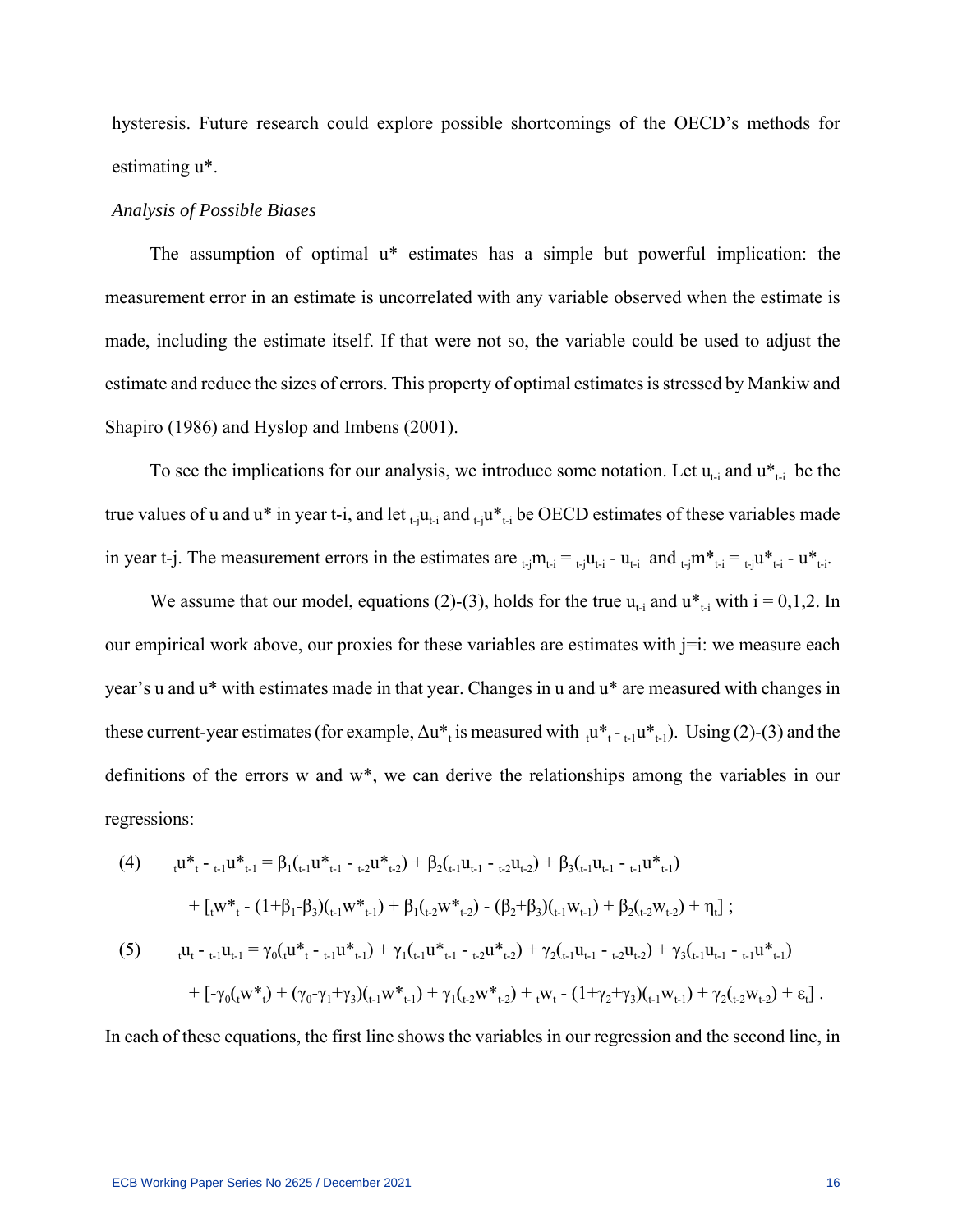brackets, is the error term in the regression. As is standard, the error terms include components reflecting measurement error in the dependent and independent variables.

For our baseline regressions to yield unbiased estimates of the  $\beta$  and  $\gamma$  coefficients, the regressors in (4)-(5) must be uncorrelated with all the terms in the errors. This may not be the case, even with optimal estimation of u and u\*, because the regressors include variables that are *not* known when some measurement errors are made. Specifically, both equations include estimates that are made at t-1, which may be correlated with errors at t-2  $_{(-2}W_{t-2}$  and  $_{(-2}W_{t-2})$ . In addition, equation (5) includes  $_{t}u^*$ , which may correlated with errors at both t-2 and t-1.

There is, however, a simple way to avoid such correlations: by measuring u and  $u^*$  in years t, t-1, and t-2 with estimates that are all made in the same year, specifically t-1. This is possible because each issue of the *Economic Outlook* reports estimates of u and u\* in the previous and following years as well as the current year. If all of these estimates are optimal given available information, then we can use them to obtain unbiased estimates of the  $\beta$ 's and  $\gamma$ 's.

To see this point, we derive a version of our two equations with all right-hand-side variables measured at t-1:

(6) 
$$
{}_{t}u_{t}^{*} - {}_{t-1}u_{t-1}^{*} = \beta_{1}({}_{t-1}u_{t-1}^{*} - {}_{t-1}u_{t-2}^{*}) + \beta_{2}({}_{t-1}u_{t-1} - {}_{t-1}u_{t-2}^{*}) + \beta_{3}({}_{t-1}u_{t-1} - {}_{t-1}u_{t-1}^{*})
$$

$$
+ [{}_{t}w_{t}^{*} - (1+\beta_{1}-\beta_{3})({}_{t-1}w_{t-1}^{*}) + \beta_{1}({}_{t-1}w_{t-2}^{*}) - (\beta_{2}+\beta_{3})({}_{t-1}w_{t-1}) + \beta_{2}({}_{t-1}w_{t-2}) + \eta_{t}] ;
$$
  
(7) 
$$
{}_{t}u_{t} - {}_{t-1}u_{t-1} = \gamma_{0}({}_{t-1}u_{t}^{*} - {}_{t-1}u_{t}^{*} - {}_{t-1}u_{t}^{*} - \eta_{t-1}u_{t-1}^{*}) + \gamma_{1}({}_{t-1}u_{t}^{*} - {}_{t-1}u_{t}^{*} - \eta_{t-2}) + \gamma_{2}({}_{t-1}u_{t-1} - {}_{t-1}u_{t-2}) + \gamma_{3}({}_{t-1}u_{t-1} - {}_{t-1}u_{t-1}^{*})
$$

$$
+ [-\gamma_{0}({}_{t-1}w_{t}^{*}) + (\gamma_{0}-\gamma_{1}+\gamma_{3})({}_{t-1}w_{t}^{*} - \eta_{t-1}u_{t-2}^{*}) + \gamma_{1}({}_{t-1}w_{t-2}^{*}) + {}_{t}w_{t} - (1+\gamma_{2}+\gamma_{3})({}_{t-1}w_{t-1}) + \gamma_{2}({}_{t-1}w_{t-2}) + \varepsilon_{t}].
$$

In these equations, we replace estimates of  $u_{t-2}$  and  $u_{t-2}^*$  made at t-2, which appear in (4)-(5), with estimates of these variables made at t-1. In addition, on the right side of the Δu equation, we replace the estimate of  $u_{t}$  made at t with an estimate at t-1, that is, a forecast from the previous year. These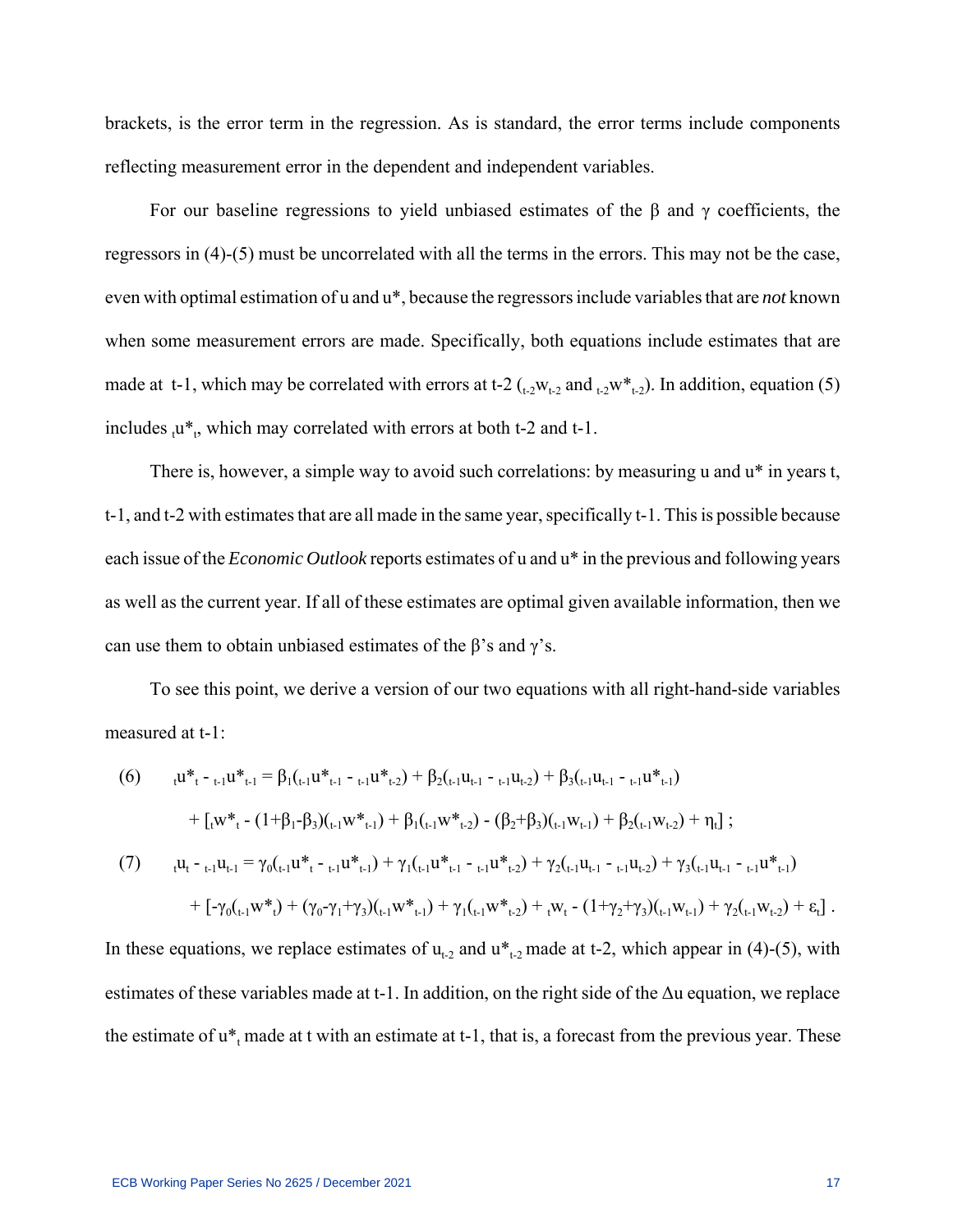changes in regressors imply corresponding changes in the measurement errors that appear in the equations.

With these changes, all the regressors in our equations are estimates made at t-1, and all measurement errors are made at either t-1 or t, when the regressors are known. Assuming optimal estimation of u and u\*, the regressors are uncorrelated with the errors, and therefore GLS regressions based on (6)-(7) yield unbiased estimates of the  $\beta$ 's and  $\gamma$ 's.

# *Estimates of the Modified Equations*

Table 4 reports the results of estimating equations (6)-(7). The  $\beta$  coefficients in the  $\Delta u^*$ equation are similar to the estimates for our baseline specification in Table1. Once again, both lagged (u-u<sup>\*</sup>) and lagged  $\Delta u$  have highly significant effects on  $\Delta u^*$ , indicating hysteresis.

In the  $\Delta u$  equation, by contrast, the coefficients on  $\Delta u^*$  and lagged  $\Delta u^*$  have large standard errors, so they are statistically insignificant despite sizable point estimates. The estimate of the  $\Delta u^*$ coefficient is negative. These results reflect the fact that the version of  $\Delta u^*$  in the  $\Delta u$  equation is a forecast of a future change in u\* (an estimate at t-1 of the change at t), which varies much less than the change in real-time u\* in our baseline specification. In addition, the  $\Delta u^*$  and lagged  $\Delta u^*$  terms are highly correlated.

Figure 5 shows the responses of u and  $u^*$  to a shock to u, along with 95% confidence intervals. The estimated responses are similar to those for our baseline specification, but the confidence intervals are larger, as one would expect from the imprecision of some coefficient estimates. The long-run effect of a u shock on u<sup>\*</sup> is still highly significant, reflecting the strong evidence of hysteresis in the  $\Delta u^*$  equation. The estimated degree of hysteresis is 0.18 with a 95% confidence interval of [0.13, 0.25].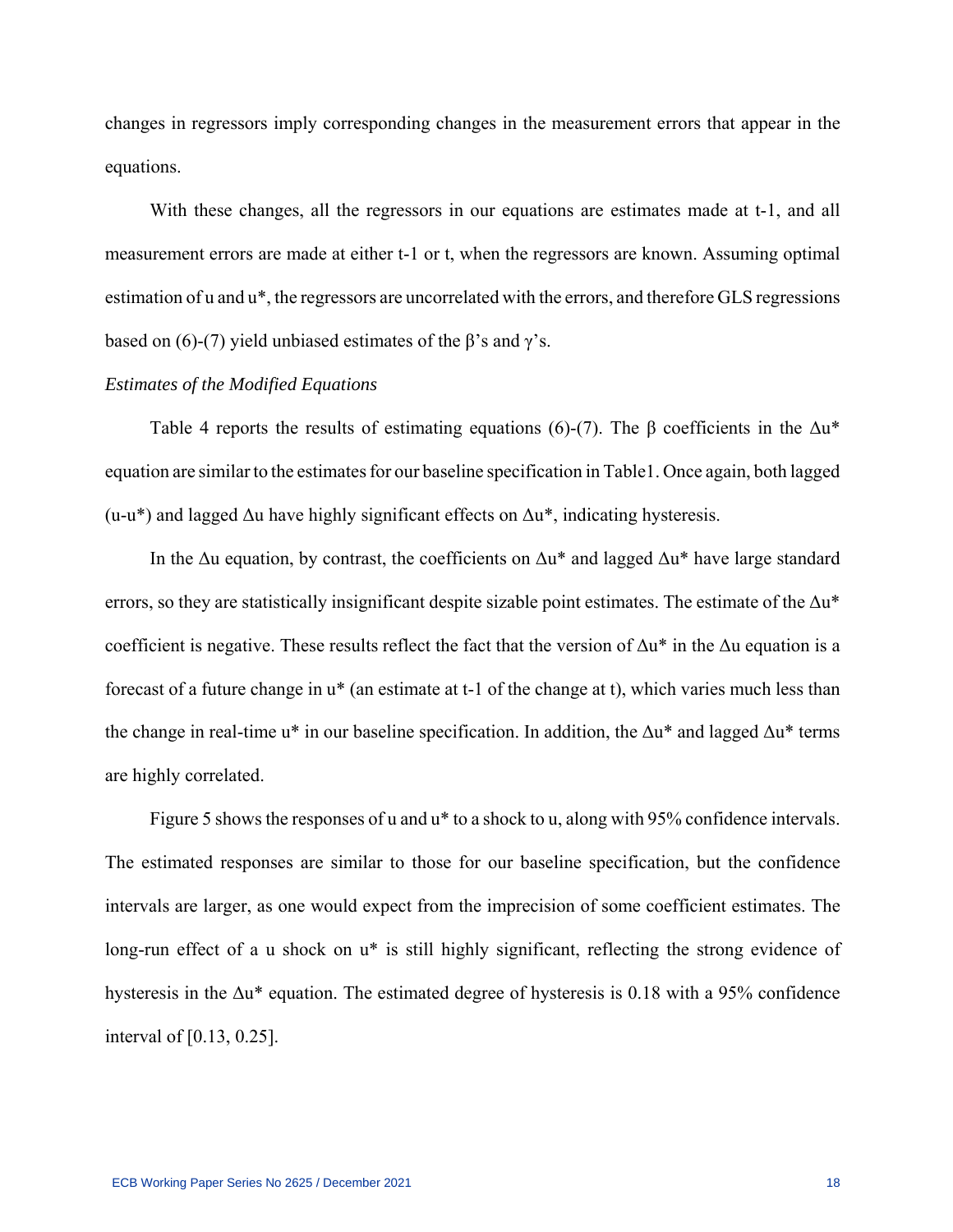## 8. CONCLUSION

This paper studies the relationship between unemployment and its natural rate in 29 advanced economies. We find strong evidence of hysteresis: an innovation in actual unemployment changes the natural rate in the same direction, and therefore has permanent effects. In our baseline specification, a one percentage point deviation of actual unemployment from the natural rate for one year changes the natural rate by 0.16 points.

We find that the degree of hysteresis varies across countries, although our estimates for individual countries are imprecise. We also find evidence of an unexpected asymmetry: the natural rate is affected more strongly by decreases in unemployment than by increases. Future research could further explore cross-country differences and asymmetries in hysteresis.

Our analysis uses OECD estimates of the natural rate that are likely to contain considerable measurement error. We show that our results are robust to this problem if the estimates are optimal given the information available when they are made. We cannot, however, rule out the possibility that some deviation from optimality causes bias in our estimates of hysteresis. Future work could examine this possibility and also consider alternative approaches to measuring the natural rate.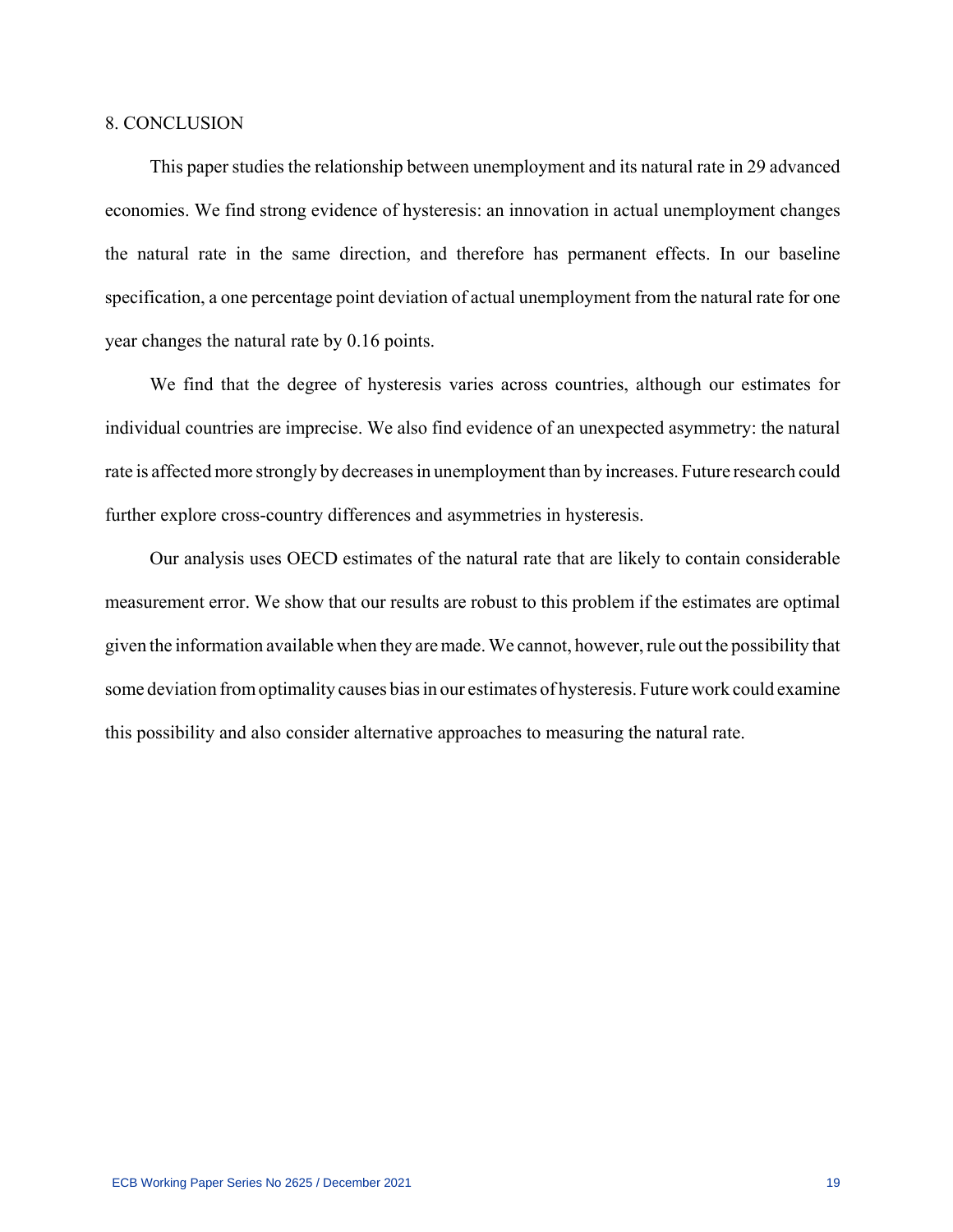#### APPENDIX: ALTERNATIVE IDENTIFYING ASSUMPTIONS

Our main analysis identifies the responses of u and u\* to shocks by excluding contemporaneous Du from the equation for Du\*. Here we consider the robustness of our results with different identifying restrictions.

We start with an error-correction model that allows both Du and Du<sup>\*</sup> to affect each other contemporaneously:

(A1) 
$$
\Delta u^*_{t} = \beta_0(\Delta u)_{t} + \beta_1(\Delta u^*)_{t-1} + \beta_2(\Delta u)_{t-1} + \beta_3(u_{t-1} - u^*)_{t-1}) + \eta_t ;
$$
  
(A2) 
$$
\Delta u_{t} = \gamma_0(\Delta u^*)_{t} + \gamma_1(\Delta u^*)_{t-1} + \gamma_2(\Delta u)_{t-1} + \gamma_3(u_{t-1} - u^*)_{t-1}) + \varepsilon_t.
$$

Our main analysis assumes that  $β_0$ , the coefficient on  $Δu$  in the  $Δu^*$  equation, is zero. A natural alternative is to leave  $\beta_0$  unconstrained and achieve identification by setting  $\gamma_0$ , the coefficient on  $\Delta {\tt u}^*$ in the  $\Delta u$  equation, to zero. Table A1 reports estimates of our model with  $\gamma_0=0$ , and Figure A1 shows the implied responses to a  $\Delta u$  shock. The results are qualitatively similar to those for our baseline specification, but the degree of hysteresis, 0.22, is somewhat larger than our baseline estimate of 0.16.

It makes sense that the estimated degree of hysteresis is larger for this specification. The assumption that  $\gamma_0=0$  means that co-movements of  $\Delta u$  and  $\Delta u^*$  are ascribed to an effect of u on  $u^*-a$ hysteresis effect–whereas the baseline assumption of  $\beta_0=0$  implies the opposite.

To find evidence of hysteresis, we do not need to impose either  $\beta_0=0$  or  $\gamma_0=0$ . Instead, following Faust (1998) and Uhlig (2017), we can partially identify our model with weak sign restrictions. Specifically, we assume that both  $\beta_0$  and  $\gamma_0$  are non-negative: an increase in actual unemployment does not decrease the natural rate, and an increase in the natural rate does not decrease actual unemployment. To see what these restrictions imply, we estimate our model for a range of assumed values of  $\beta_0 \ge 0$  and for a range of assumed  $\gamma_0 \ge 0$ . Choosing either one of these parameters identifies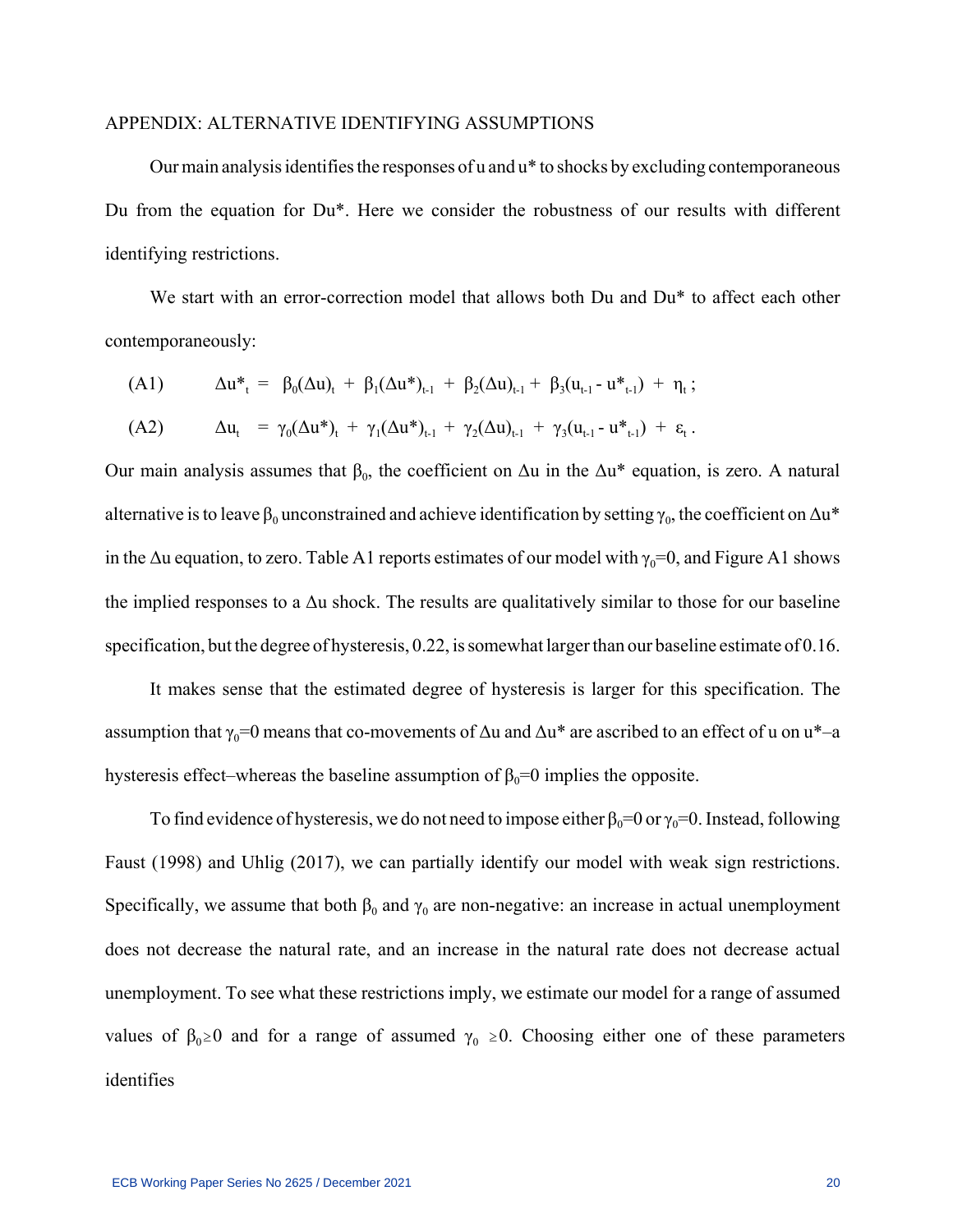the model and allows us to estimate the responses to shocks.<sup>10</sup>

When we estimate the model for different values of  $\beta_0 \ge 0$ , we find that the degree of hysteresis h is smallest for  $\beta_0=0$ , in which case the model reduces to our baseline specification (2)-(3). Therefore, the estimate of h for that specification, 0.16, is a lower bound on h implied by  $\beta_0 \ge 0$ . When we impose different values of  $\gamma_0 \ge 0$ , we find that h is largest for  $\gamma_0=0$ , which is the specification in Table A1. The estimate of h for that specification, 0.22, is an upper bound on h implied by  $\gamma_0 \ge 0$ . Combining the lower and upper bounds, we conclude that our sign restrictions imply a degree of hysteresis in the range [0.16, 0.22].

<sup>&</sup>lt;sup>10</sup> If we set  $\beta_0$  at a value  $\beta_0'$ , we can define  $X_t = \Delta u^*$  -  $\beta_0'(\Delta u)$  and rearrange equations (A1) and (A2) to obtain a recursive system in X and  $\Delta u$ . We estimate this system by GLS and use the coefficients to derive the  $\beta s$  and  $\gamma s$  in (A1) and (A2). We use a similar procedure when we set a value for  $\gamma_0$ .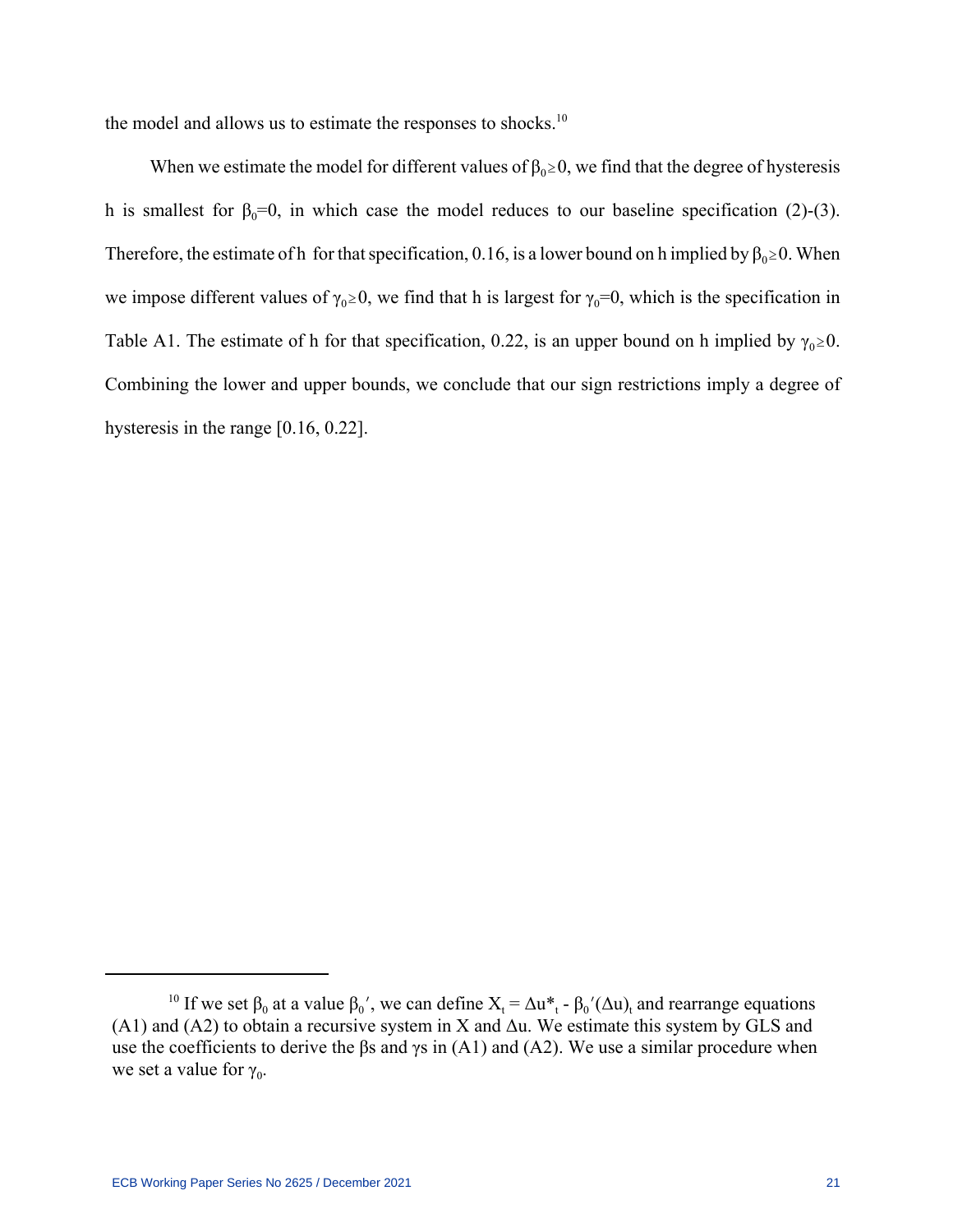# **REFERENCES**

Ball, Laurence, "Aggregate Demand and Long-Run Unemployment," *Brookings Papers on Economic Activity,* 1999: 2.

Ball, Laurence, "Hysteresis in Unemployment: Old and New Evidence," in Fuhrer et al. (eds.), *Understanding Inflation and the Implications for Monetary Policy: A Phillips Curve Retrospective*, MIT Press for Federal Reserve Bank of Boston, 2009.

Ball, Laurence, J. Bradford DeLong, and Lawrence H. Summers, "Fiscal Policy and Full Employment," in Alvi (ed.), *Confronting Policy Challenges of the Great Recession: Lessons for Macroeconomic Policy*, W.E. Upjohn Institute for Employment Research, 2017.

Blanchard, Olivier, Eugenio Cerutti, and Lawrence H. Summers, "Inflation and Activity: Two Explorations and their Monetary Policy Implications," in *Inflation and Unemployment in Europe*, Proceedings of ECB Forum on Central Banking, 2015.

Blanchard, Olivier, and Lawrence H. Summers, "Hysteresis and the European Unemployment Problem," *NBER Macroeconomics Annual*, 1986.

Engle, Robert F., and C.W.J. Granger, "Co-Integration and Error Correction: Representation, Estimation, and Testing," *Econometrica*, March 1987.

Faust, Jon, "The Robustness of Indentified VAR Conclusions About Money," *Carnegie-Rochester Conference Series on Public Policy*, December 1998.

Friedman, Milton, "The Role of Monetary Policy, *American Economic Review*, March 1968.

Gali, Jordi, "Insider-Outsider Labor Markets, Hysteresis, and Monetary Policy," NBER Working Paper #27385, June 2020.

Gianella, Christian, et al., "What Drives the NAIRU," Evidence from a Panel of OECD Countries," OECD Economics Department Working Paper #649, December 2008.

Girardi, Daniele, Walter Paternesi Meloni, and Antonella Stirati, "Reverse Hysteresis?: Persistent Effects of Autonomous Demand Expansions," *Cambridge Journal of Economics*, April 2020.

Gordon, Robert J., "The Time-Varying NAIRU and Its Implications for Economic Policy," *Journal of Economic Perspectives*, Winter 1997.

Guichard, Stephanie, and Elena Rusticelli, "Reassessing the NAIRUs after the Crisis," OECD Economics Department Working Paper #918, December 2011.

Hyslop, Dean R., and Guido W. Imbens, "Bias from Classical and Other Forms of Measurement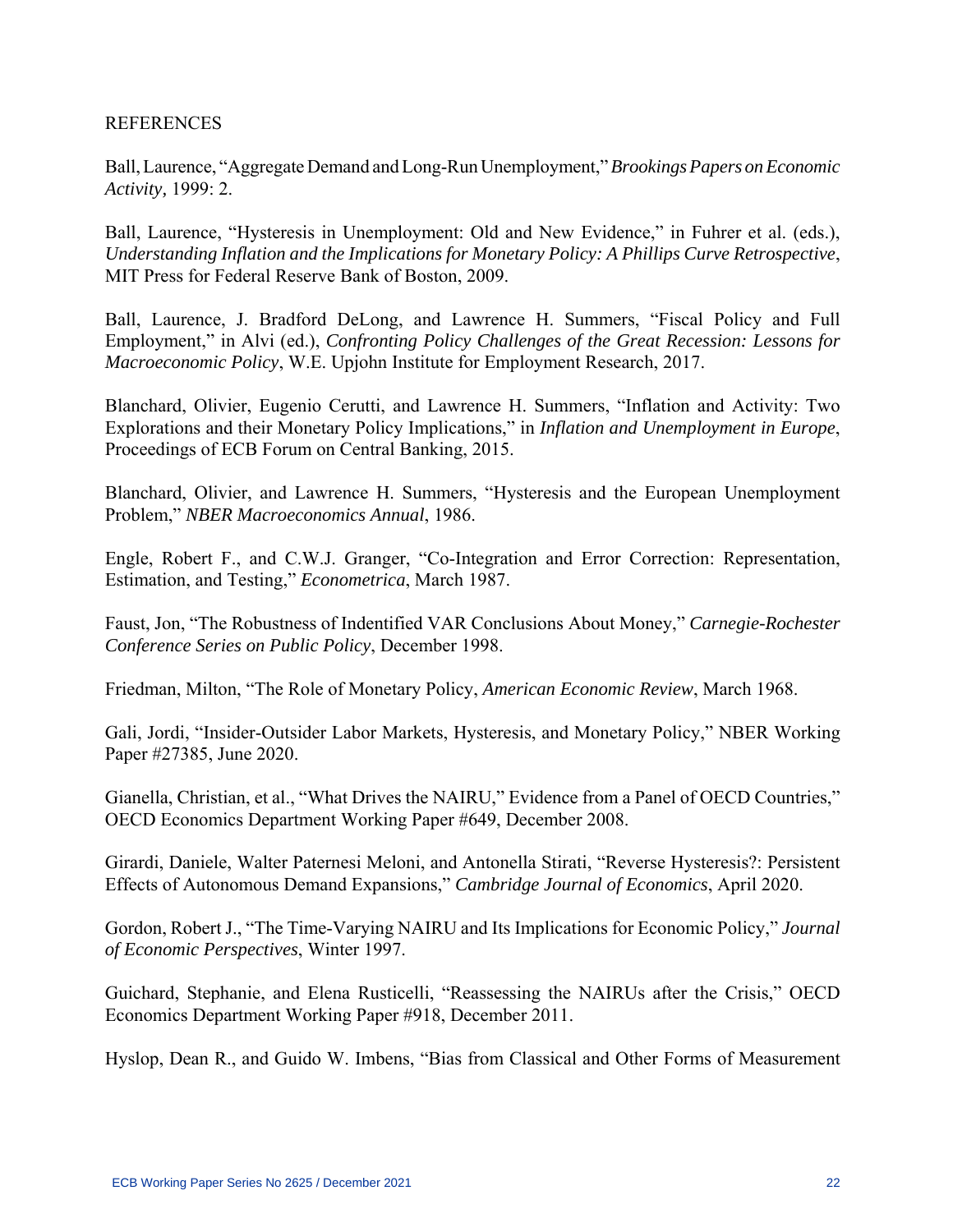Error," *Journal of Business and Economic Statistics*, October 2001.

Leon-Ledesma, Miguel, "Unemployment Hysteresis in the US States and the EU: A Panel Approach," *Bulletin of Economic Research*, December 2002.

Mankiw, N. Gregory, and Matthew D. Shapiro, "News or Noise? Analysis of GNP Revisions,"*Survey of Current Business*, May 1986.

Okun, Arthur M., "Upward Mobility in a High-Pressure Economy," *Brookings Papers on Economic Activity*, 1973:1.

Romer, Christina D., and David H. Romer, "A New Measure of Monetary Shocks: Derivation and Implications," *American Economic Review*, September 2004.

Rusticelli, Elena, David Turner, and Maria Chiara Cavalleri, "Incorporating Anchored Inflation Expectations in the Phillips Curve and in the Derivation of OECD Measures of Equilibrium Unemployment," OECD Economics Department Working Paper #1231, May 2015.

Staiger, Douglas, James H. Stock, and Mark W. Watson, "How Precise are Estimates of the Natural Rate of Unemployment?," in Romer and Romer (eds.), *Reducing Inflation: Motivation and Strategy*, University of Chicago Press, 1997.

Stockhammer, Engelbert, and Simon Sturn, "The Impact of Monetary Policy on Unemployment Hysteresis," *Applied Economics*, June 2011.

Turner, David, et al., "Estimating the Structural Rate of Unemployment for the OECD Countries," *OECD Economic Studies No. 33*, 2001.

Uhlig, Harald, "Shocks, Sign Restrictions, and Identification," in Honore et al. (eds.), *Advances in Economics and Econometrics*, Cambridge University Press, 2017.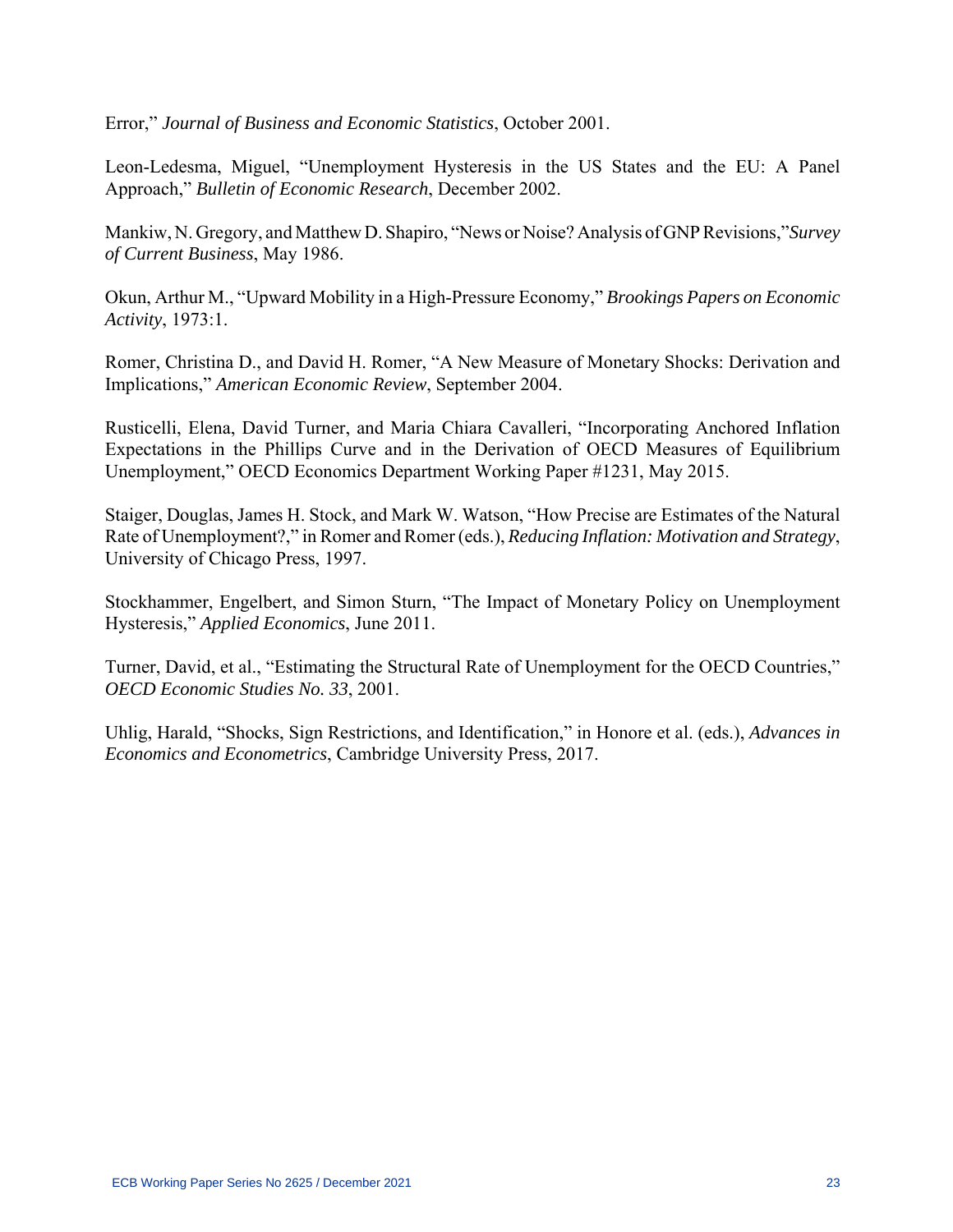|                  | (2)          | (3)        |
|------------------|--------------|------------|
|                  | $\Delta u^*$ | $\Delta u$ |
|                  |              |            |
| ∧u*              |              | 0.536      |
|                  |              | (0.062)    |
|                  |              |            |
| $\Delta u^*(-1)$ | $-0.063$     | 0.038      |
|                  | (0.045)      | (0.059)    |
|                  |              |            |
| $\Delta u(-1)$   | 0.112        | 0.428      |
|                  | (0.028)      | (0.048)    |
|                  |              |            |
| $u(-1) - u*(-1)$ | 0.149        | $-0.215$   |
|                  | (0.018)      | (0.031)    |
|                  |              |            |
| Observations     | 436          | 436        |
| <b>RMSE</b>      | 0.587        | 0.893      |
|                  |              |            |

Table 1 Error-correction model for u and u\*, baseline specification

Equations estimated by GLS. Standard errors in parentheses.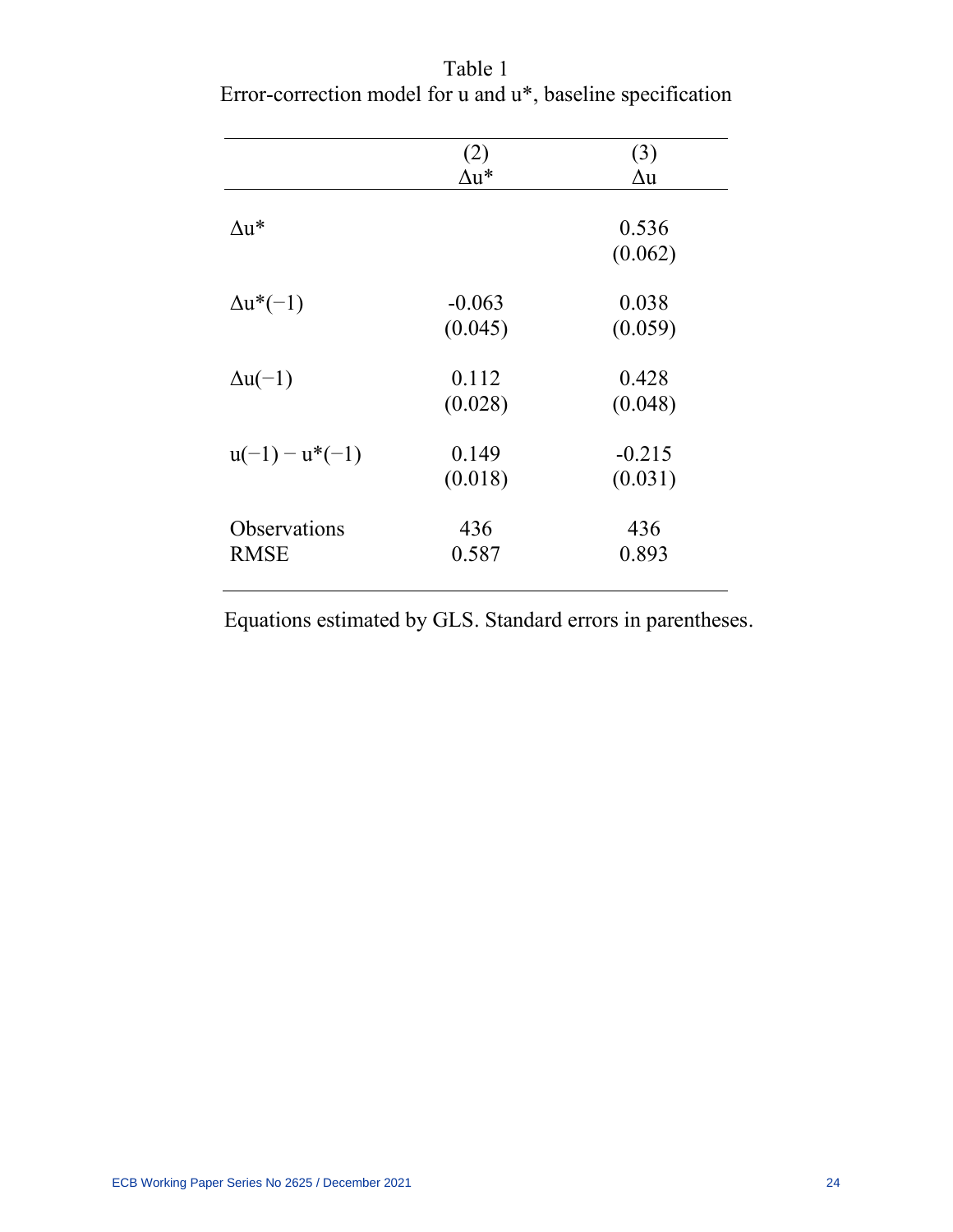|                  | $\Delta u^*$        | $\Delta u$          |
|------------------|---------------------|---------------------|
| $\Delta u^*$     |                     | 0.634<br>(0.085)    |
| $\Delta u^*(-1)$ | $-0.089$<br>(0.051) | 0.027<br>(0.079)    |
| $\Delta u(-1)$   | 0.048<br>(0.041)    | 0.421<br>(0.053)    |
| $u(-1) - u*(-1)$ | 0.216<br>(0.027)    | $-0.308$<br>(0.041) |

Table 2 Averages of country-specific coefficients

Country-specific coefficients estimated by GLS. Standard errors of average coefficients in parentheses.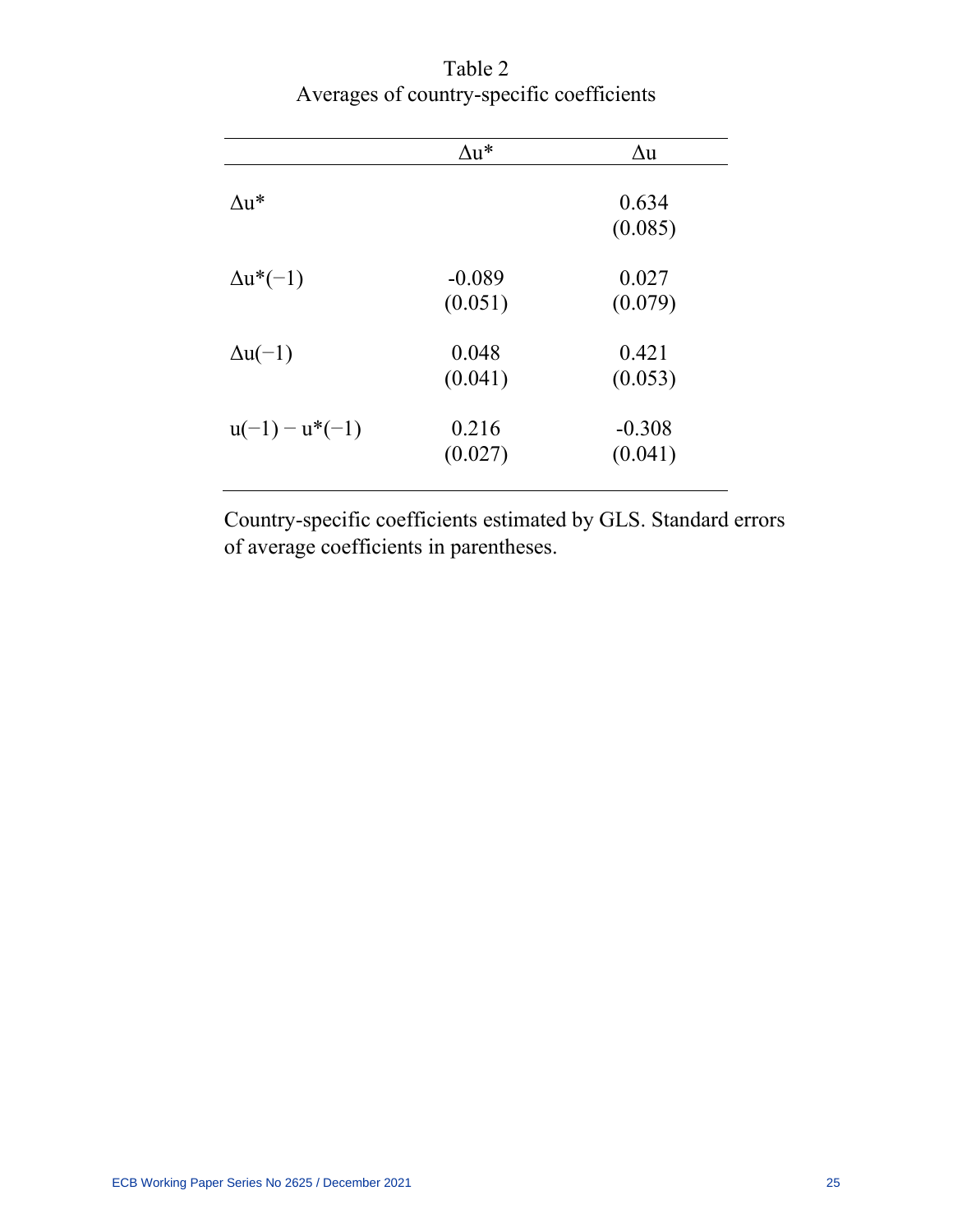Table 3 Δu\* equation with asymmetries

|                                    | $\Delta u^*$        |
|------------------------------------|---------------------|
| $\Delta u^*(-1)$ x pos. dummy      | $-0.071$<br>(0.069) |
| $\Delta u^*(-1)$ x neg. dummy      | $-0.049$<br>(0.071) |
| $\Delta u(-1)$ x pos. dummy        | 0.122<br>(0.041)    |
| $\Delta u(-1)$ x neg. dummy        | 0.091<br>(0.049)    |
| $(u(-1)-u*(-1))$ x pos.<br>dummy   | 0.117<br>(0.023)    |
| $(u(-1) - u*(-1))$ x neg.<br>dummy | 0.279<br>(0.046)    |
| Observations<br><b>RMSE</b>        | 436<br>0.579        |

Equation estimated by GLS. Standard errors in parentheses.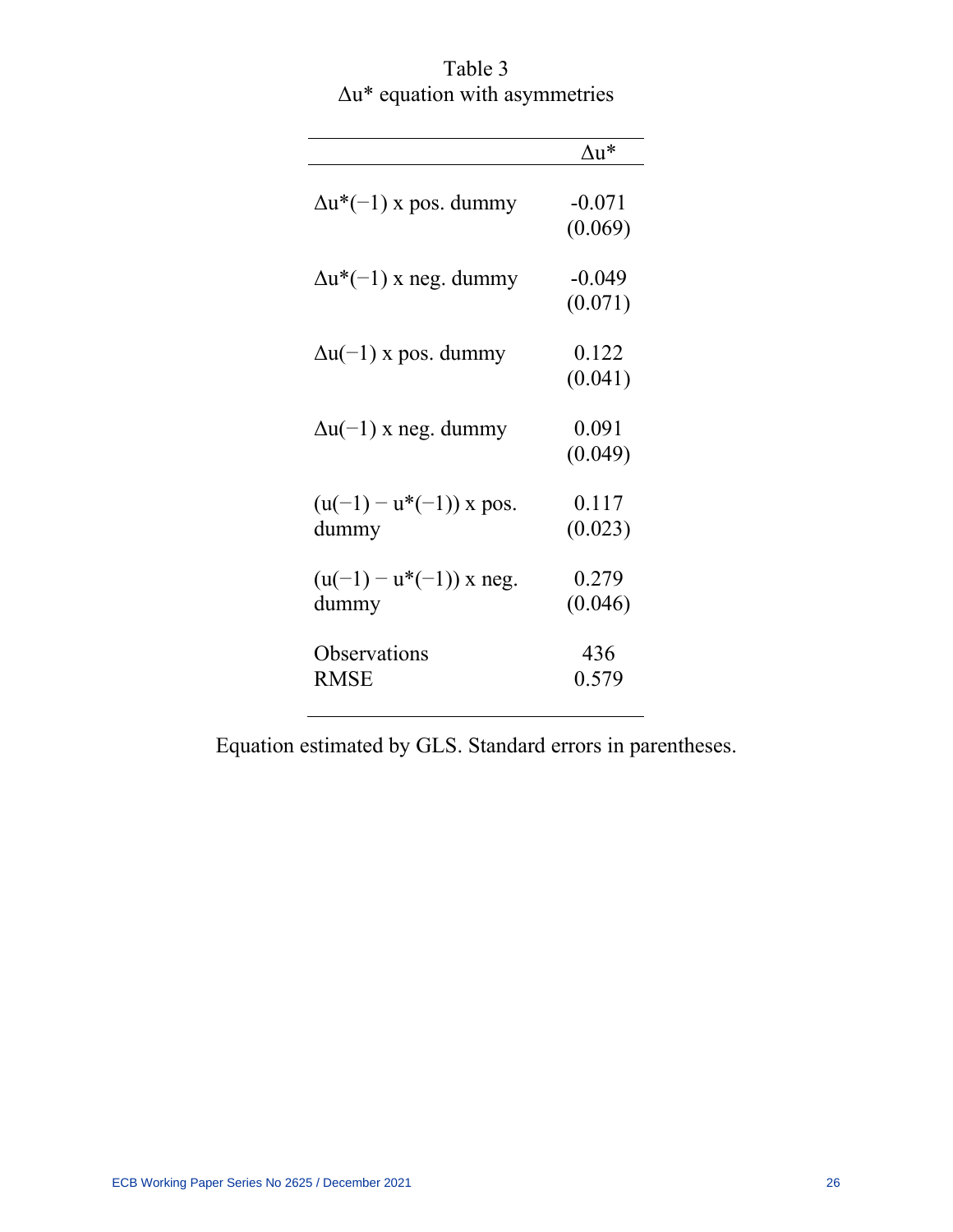|                  | (6)     | (7)        |
|------------------|---------|------------|
|                  | ∆u*     | $\Delta u$ |
|                  |         |            |
| $\Delta u^*$     |         | $-0.638$   |
|                  |         | (0.445)    |
|                  |         |            |
| $\Delta u^*(-1)$ | 0.106   | 0.599      |
|                  | (0.137) | (0.339)    |
|                  |         |            |
| $\Delta u(-1)$   | 0.120   | 0.606      |
|                  | (0.031) | (0.057)    |
|                  |         |            |
| $u(-1) - u*(-1)$ | 0.136   | $-0.145$   |
|                  | (0.018) | (0.031)    |
| Observations     | 436     | 436        |
|                  |         |            |
| <b>RMSE</b>      | 0.586   | 0.953      |
|                  |         |            |

Table 4 Error-correction model with all regressors measured at t-1

Equations estimated by GLS. Standard errors in parentheses.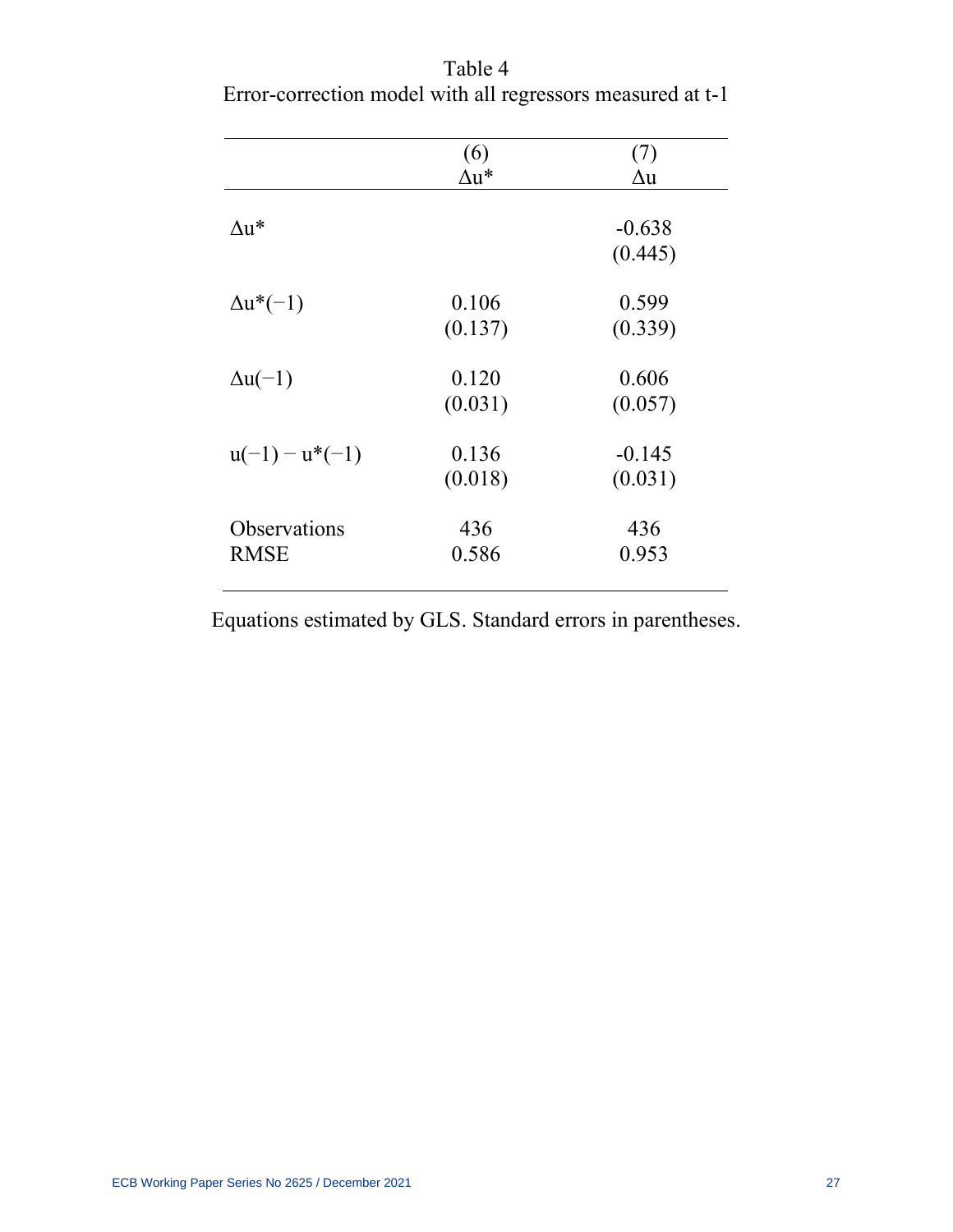|                  | $\Delta u^*$ | Δu       |
|------------------|--------------|----------|
|                  |              |          |
| Δu               | 0.201        |          |
|                  | (0.026)      |          |
|                  |              |          |
| $\Delta u^*(-1)$ | $-0.058$     | $-0.013$ |
|                  | (0.043)      | (0.063)  |
| $\Delta u(-1)$   | 0.006        | 0.499    |
|                  | (0.030)      | (0.051)  |
|                  |              |          |
| $u(-1) - u*(-1)$ | 0.188        | $-0.119$ |
|                  | (0.018)      | (0.030)  |
| Observations     | 436          | 436      |
| <b>RMSE</b>      | 0.543        | 0.967    |
|                  |              |          |

Table A1 Error-correction model for u and u\*, alternative identification

Equations estimated by GLS. Standard errors in parentheses.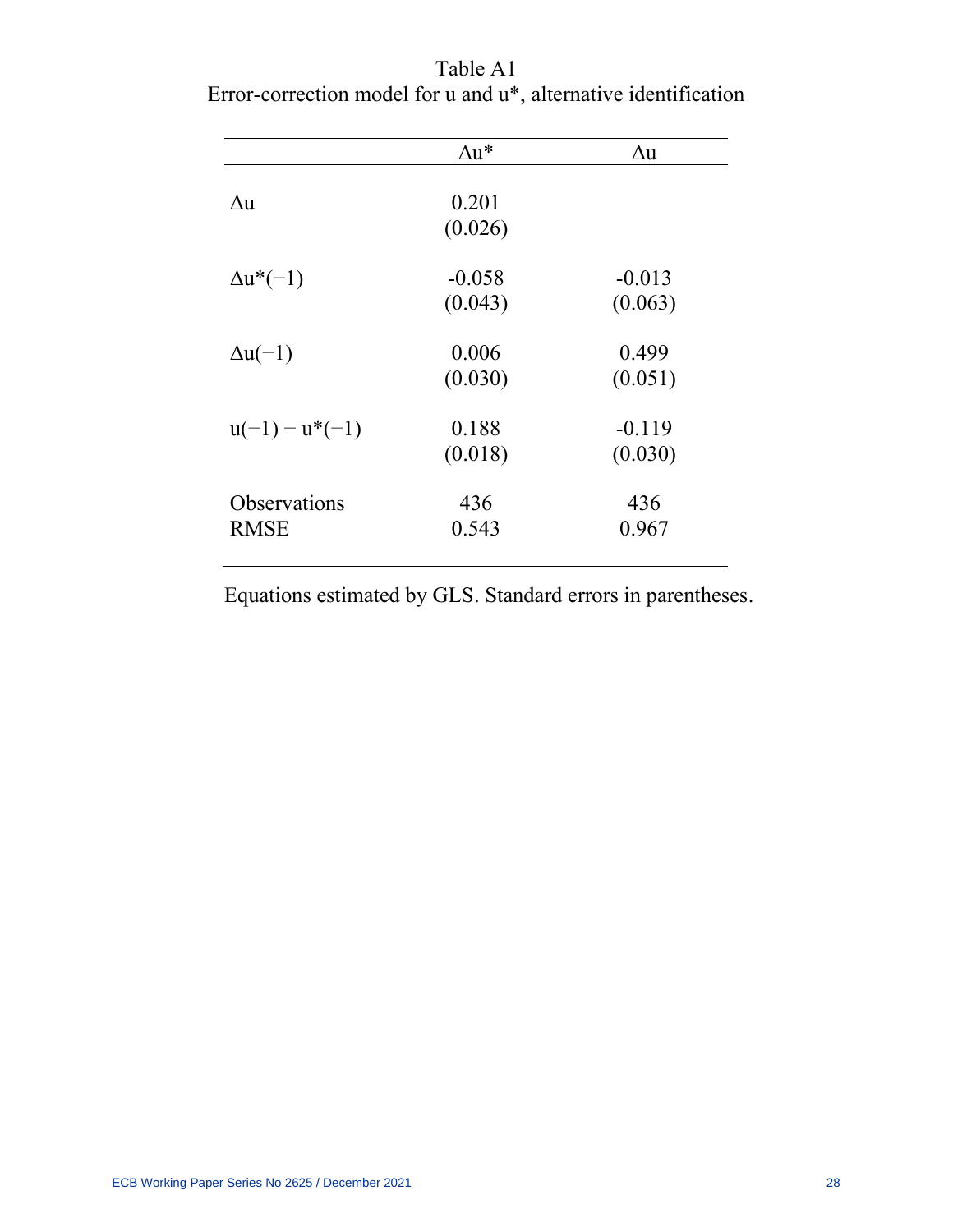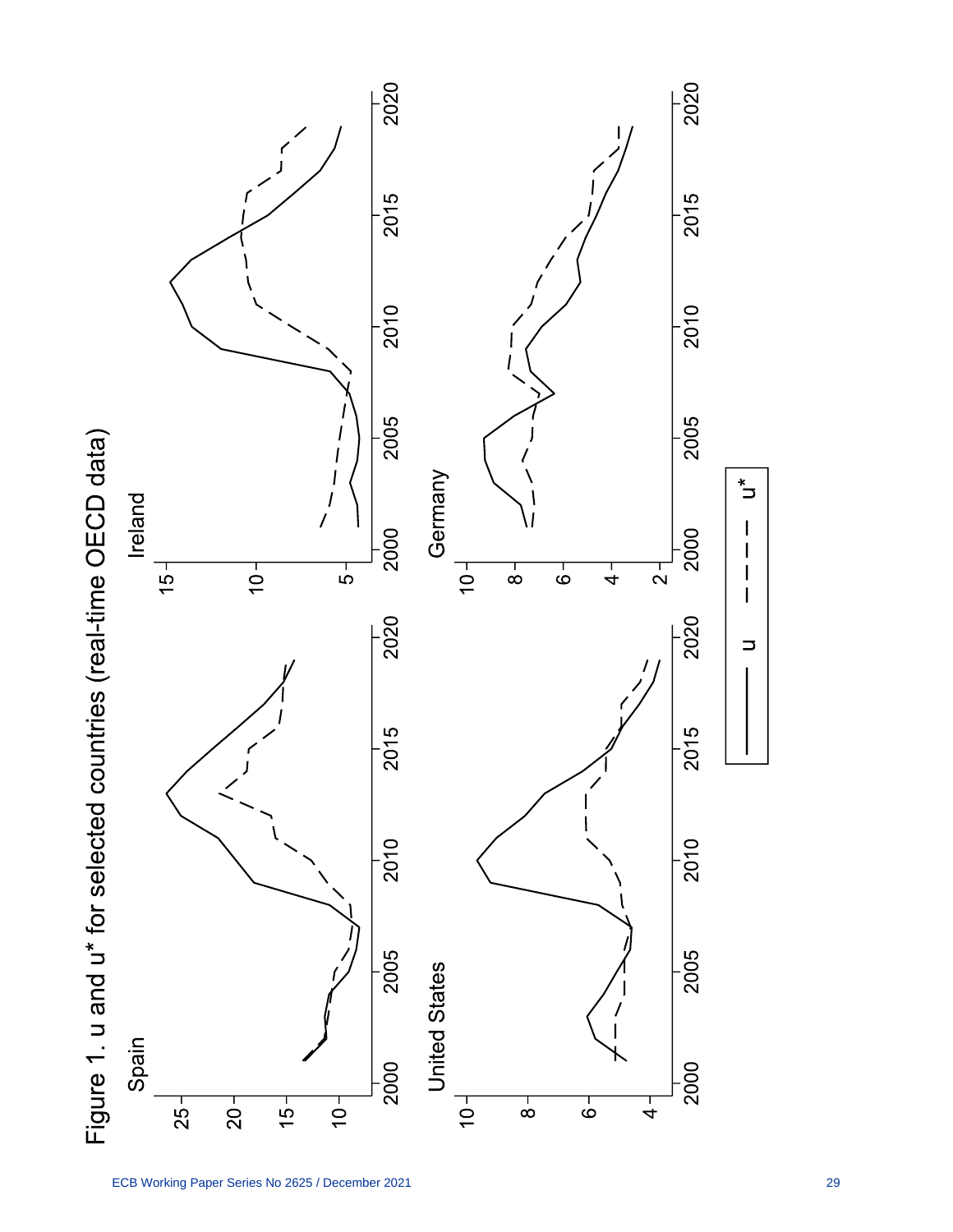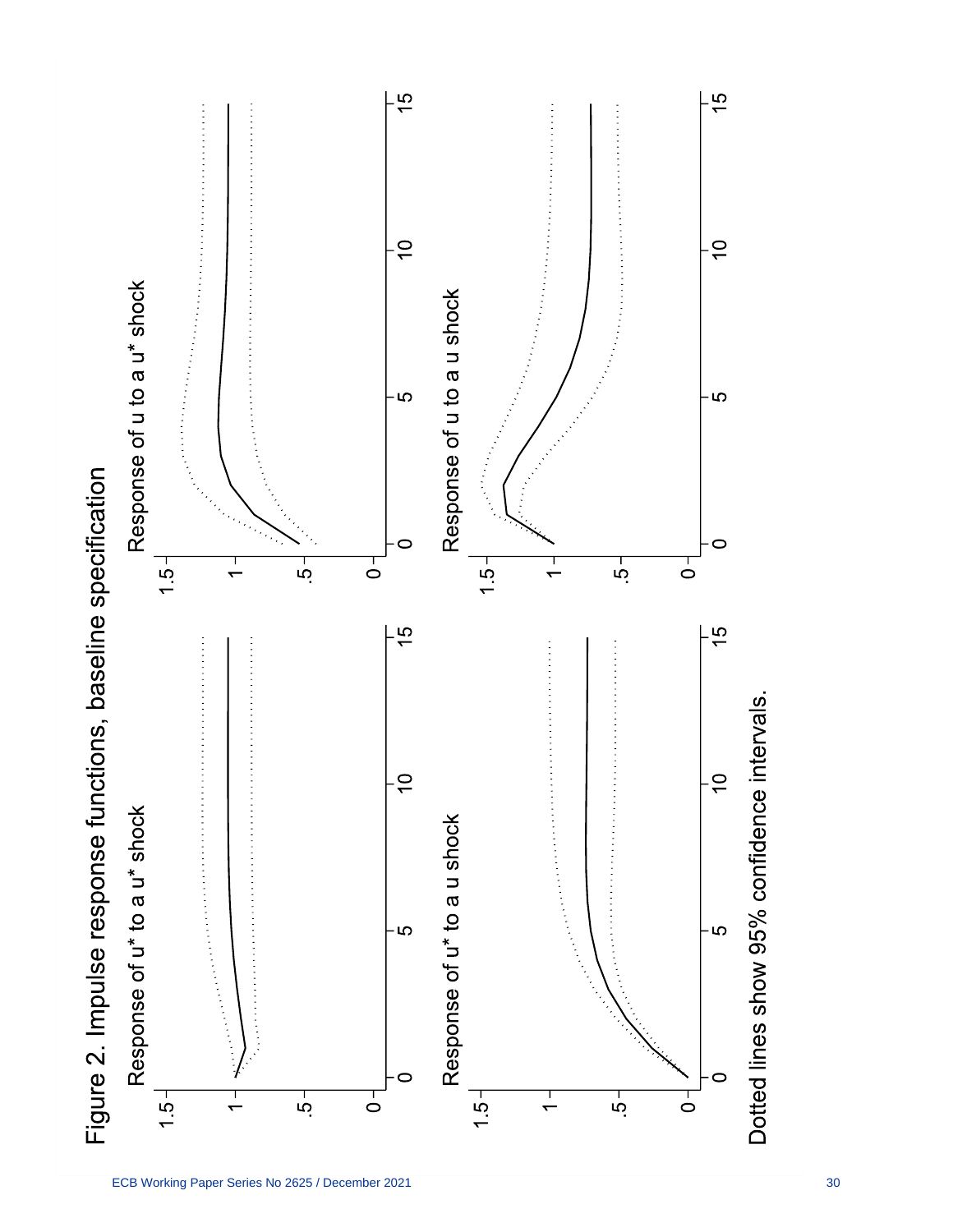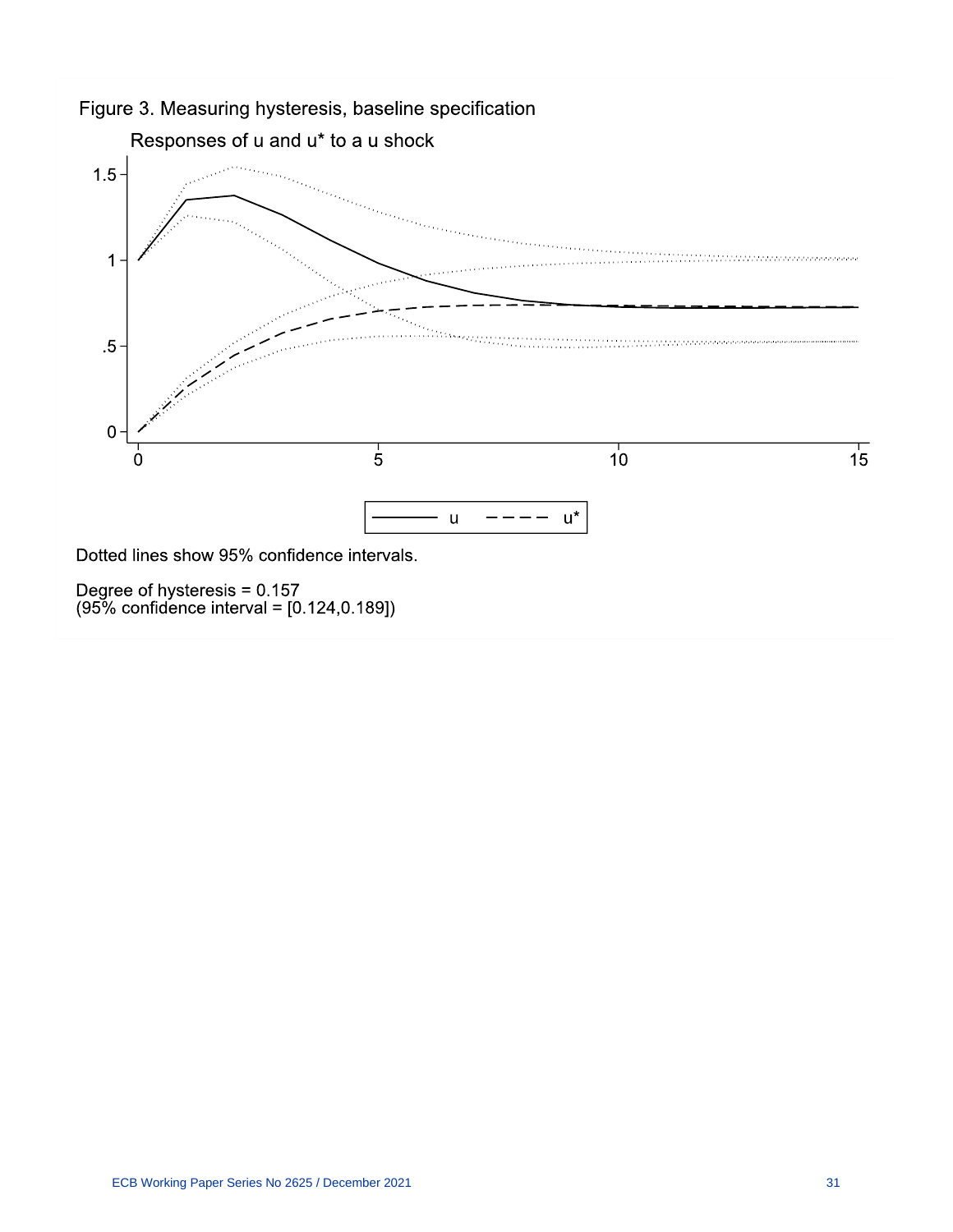Figure 4. Asymmetry in hysteresis



Dotted lines show 95% confidence intervals.

Positive shock: Degree of hysteresis = 0.126<br>(95% confidence interval = [0.081,0.167])

Negative shock: Degree of hysteresis = 0.290<br>(95% confidence interval = [0.203,0.385])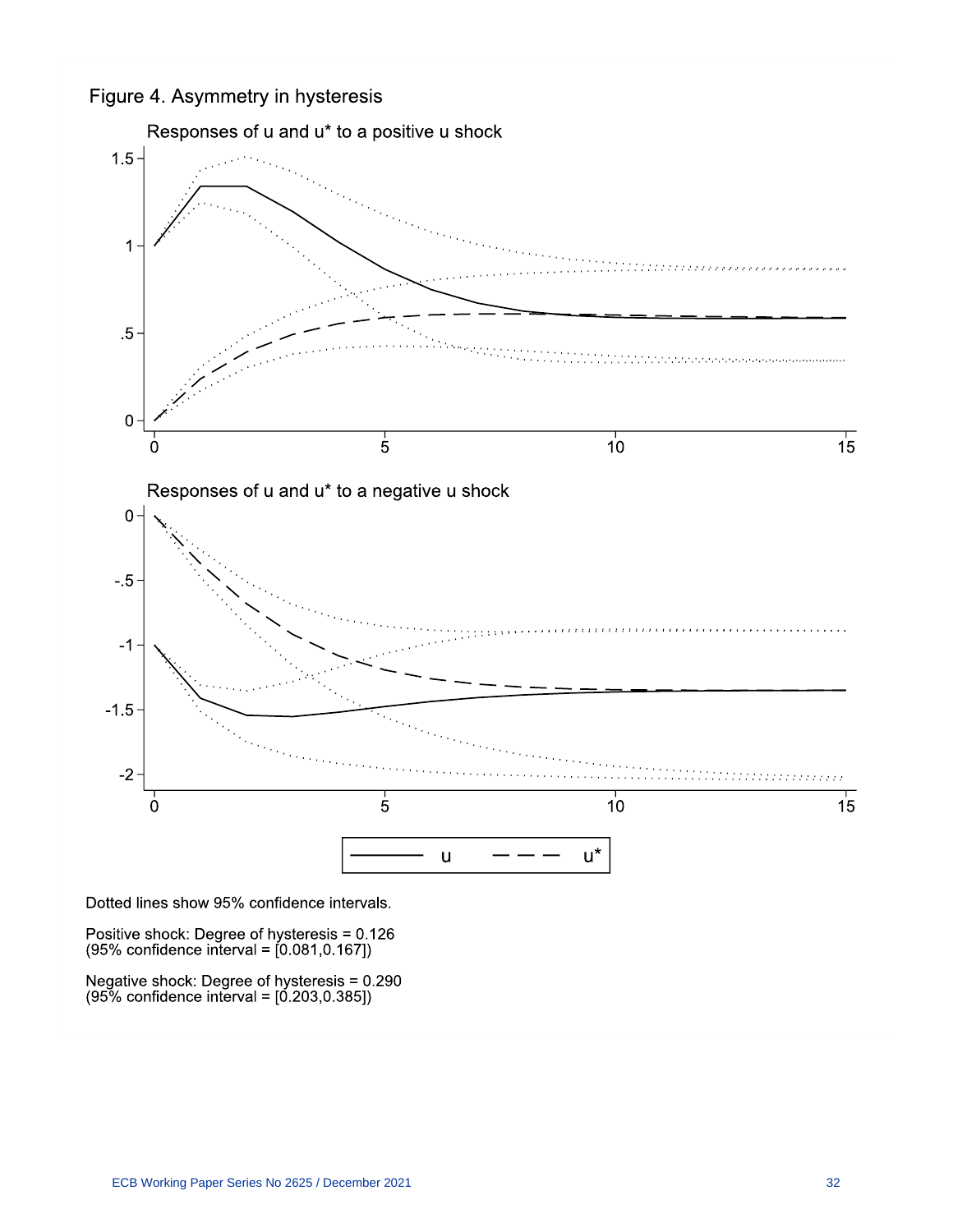

Degree of hysteresis = 0.176<br>(95% confidence interval = [0.128,0.254])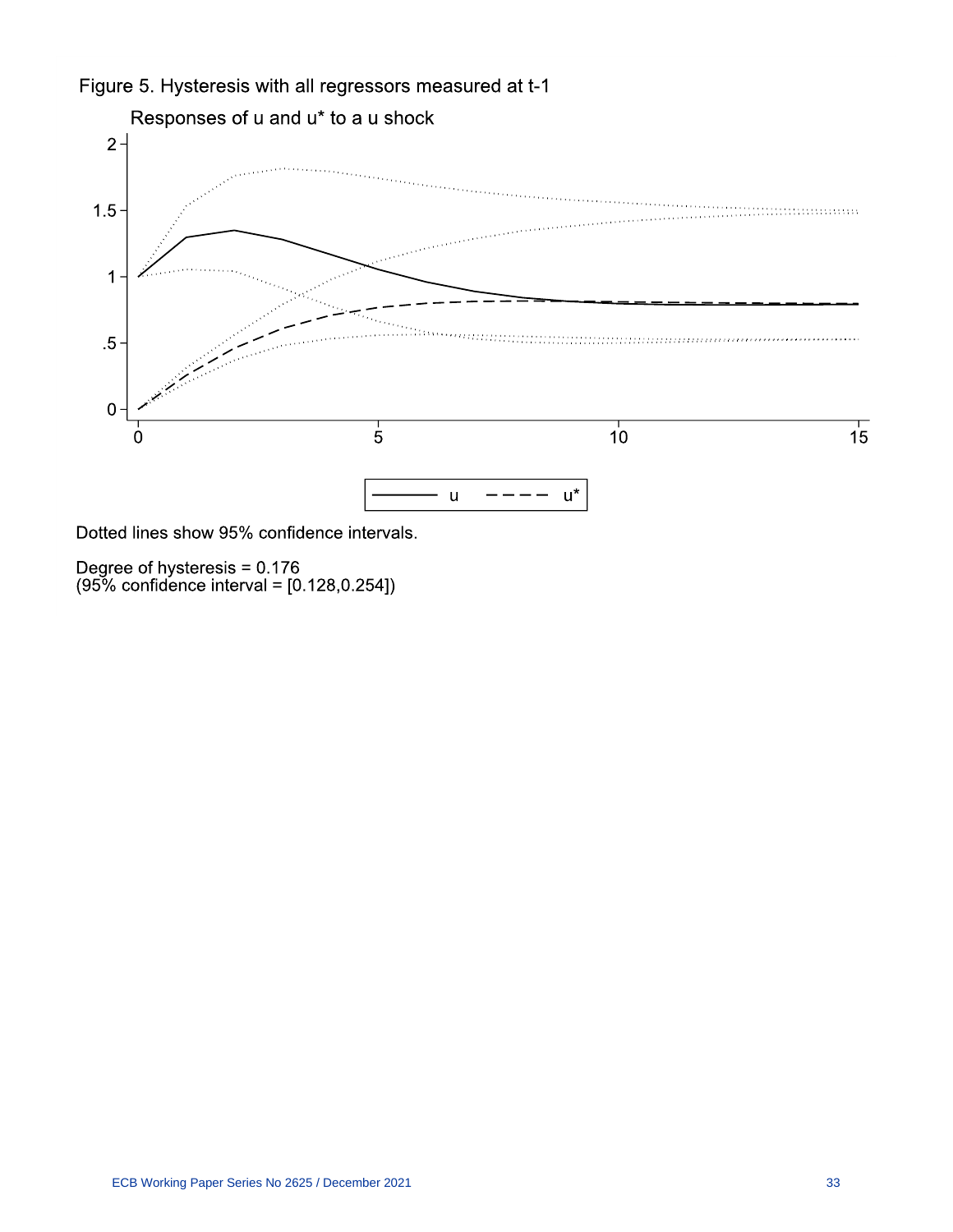

Degree of hysteresis = 0.220<br>(95% confidence interval = [0.181,0.261])